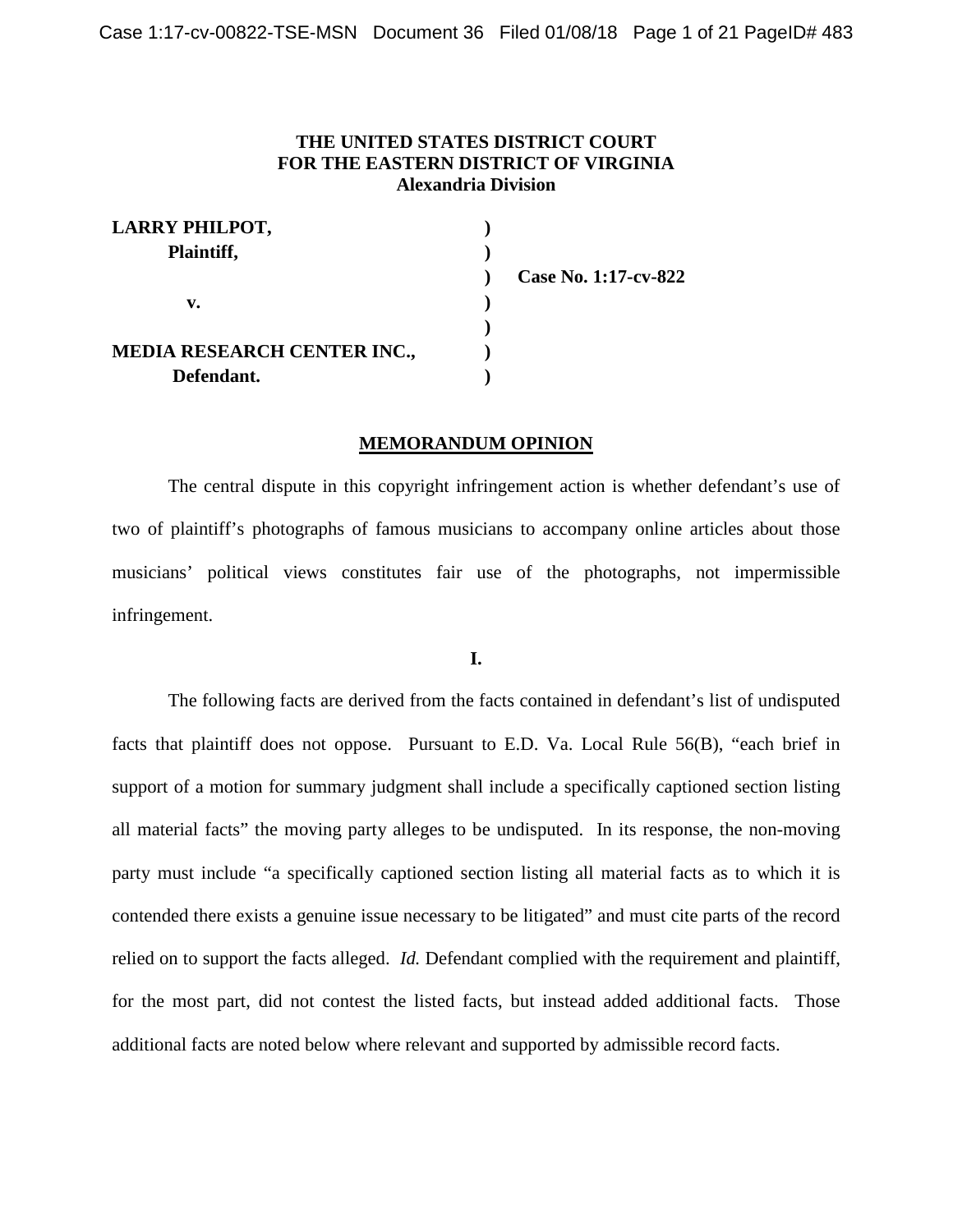# *The Parties*

- Plaintiff, Larry Philpot, has worked as a professional photographer since 2007 and 2008.
- As a part of his work, plaintiff photographs musical artist in concert.
- Plaintiff posts his photographs on websites like Wikimedia, in part, to achieve greater fame, making his photographs more valuable in the long-term.
- Defendant, Media Research Center Inc., is an IRS approved  $501(c)(3)$  non-profit organization with its principal place of business in Reston, Virginia.
- Defendant publishes news and commentary regarding issues of public debate in order to expose and critique media bias against American Judeo-Christian religious beliefs.
- Defendant operates a website, www.mrctv.org ("MRCTV"), to broadcast conservative values, culture, politics, and liberal media bias and to entertain the public. Plaintiff adds that defendant also owns MRCTV to generate revenue for MRC via donations and advertising revenue.

## **Chesney Photograph and Pro-Life Article**

- The Chesney Photograph depicts Kenny Chesney performing in concert.
- Plaintiff took the Chesney Photograph to depict Chesney performing in concert; plaintiff did not take the photograph to provide commentary on Chesney's political beliefs. Plaintiff adds that plaintiff created the Chesney Photograph for an additional purpose, namely to enhance visually articles about Chesney.
- Plaintiff owns a copyright for the Chesney Photograph.
- Plaintiff uploaded the Chesney Photograph to the Wikimedia website, where the photograph was available for use, subject to a Creative Commons attribution license, version 3.0 ("CCL").
- The CCL does not require users to provide monetary compensation for use of the Chesney Photograph, but it does require licensees to identify plaintiff as the author of the Chesney Photograph.
- The only remuneration plaintiff has ever received for the Chesney Photograph is the undisclosed sums plaintiff received in connection with demand letters plaintiff sent to alleged infringers. The record is devoid of any information about the amount of money plaintiff received, and it appears that plaintiff's interest is in artistic attribution, not financial remuneration, for the use of the Chesney Photograph.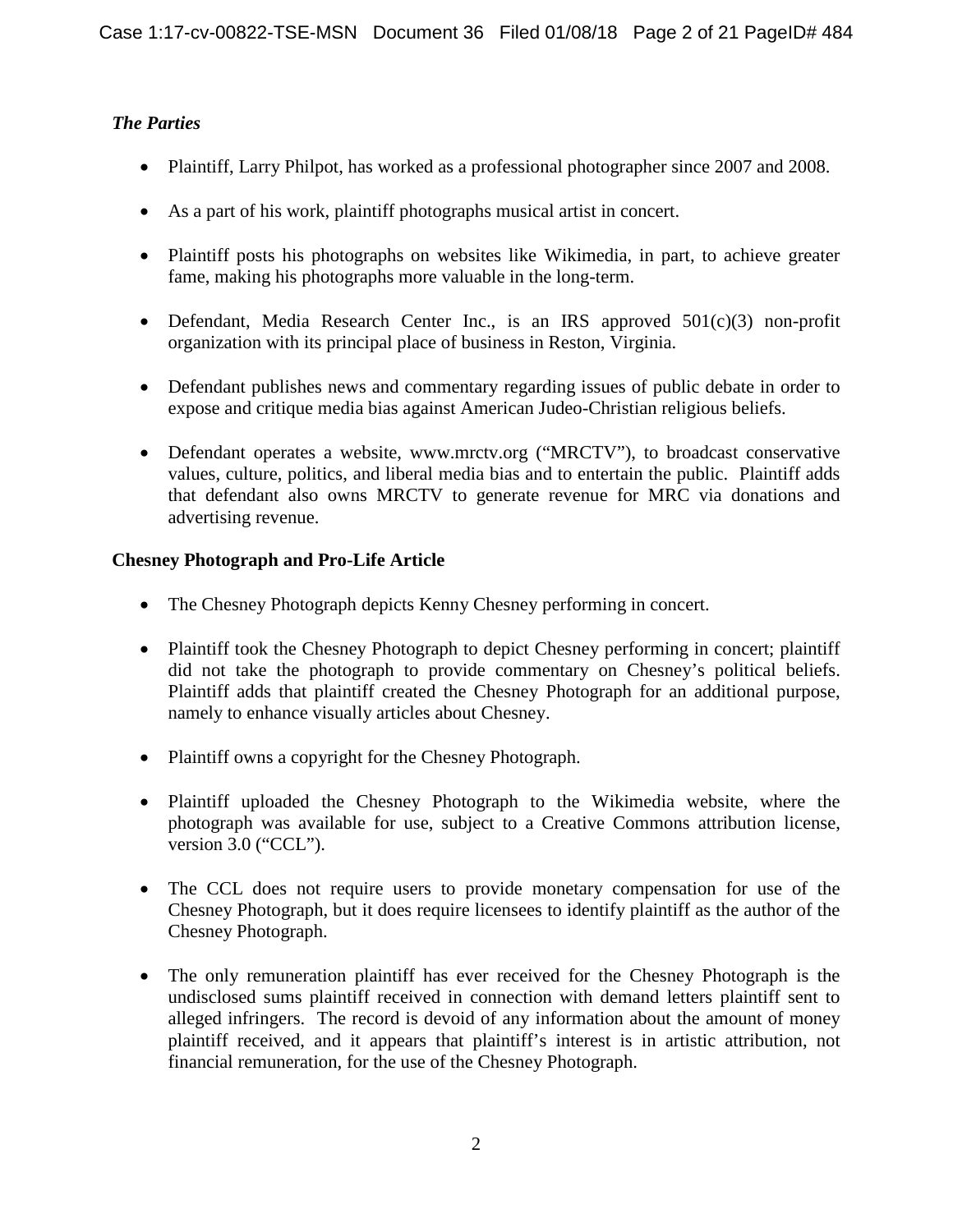- On or about January 22, 2015, defendant posted an article on MRCTV, entitled "8 A-List Celebrities That Are Pro-Life" ("Pro-Life Article"), which included pictures of, and stories about, celebrities who are supportive of the pro-life movement.
- The Pro-Life Article contained plaintiff's Chesney Photograph alongside a discussion of a pro-life song written by Chesney.
- The Pro-Life Article did not attribute the Chesney Photograph to plaintiff.
- Defendant did not charge for access to the Pro-Life Article.
- From January 22, 2015 to September 22, 2017, defendant generated approximately \$16.68 in revenue attributable to advertisements run on the webpage displaying the Pro-Life Article.
- From July 13, 2017 through October 10, 2017, defendant received approximately \$50 in donations through the MRCTV website. These donations may have been received through the link located on the webpage displaying the Pro-Life Article.

## *Kid Rock Photograph and Senate Article*

- The Kid Rock Photograph depicts Kid Rock performing in concert.
- Plaintiff took the Kid Rock Photograph to depict Kid Rock performing in concert; plaintiff did not know Kid Rock was running for U.S. Senate when plaintiff took Kid Rock's photograph. Plaintiff adds that plaintiff created the Kid Rock Photograph for an additional purpose, namely to enhance visually articles about Kid Rock.
- Plaintiff owns a copyright for the Kid Rock Photograph
- Plaintiff uploaded the Kid Rock Photograph to the Wikimedia website on or about September 2013, where the photograph was available for use, subject to a CCL.
- The CCL does not require users to pay to use the Kid Rock Photograph, but it does require licensees to identify plaintiff as the author of the Kid Rock Photograph.
- The only remuneration plaintiff has ever received for the Kid Rock Photograph is the undisclosed sums plaintiff received in connection with demand letters plaintiff sent to alleged infringers. The record is devoid of any information about the amount of money plaintiff received, and it appears that plaintiff's interest is in artistic attribution, not financial remuneration, for the use of the Kid Rock Photograph.
- On or about July 13, 2017, defendant posted an article on MRCTV, entitled "Kid Rock" Announces 2018 U.S. Senate Bid" ("Senate Article"), which discussed Kid Rock's announced campaign for election to the United States Senate.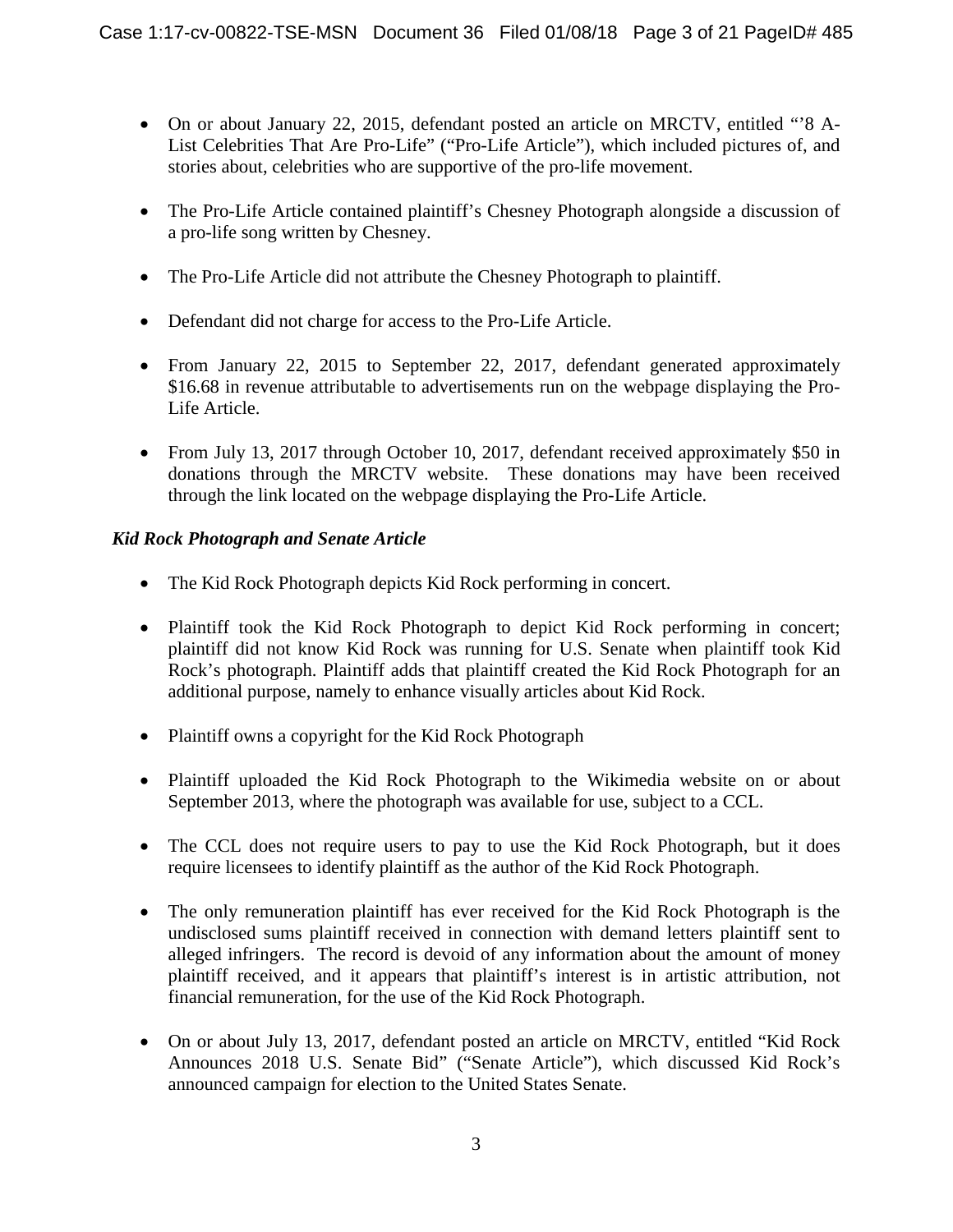- The Senate Article contained a cropped version of plaintiff's Kid Rock Photograph with a headline banner across the bottom of the photograph.
- The Senate Article did not attribute the Kid Rock Photograph to plaintiff.
- From July 13, 2017 until September 22, 2017, defendant generated approximately \$9.89 in revenue attributable to advertisements run on the webpage displaying the Senate Article.
- From July 13, 2017 through October 10, 2017, defendant received approximately \$50 in donations through the MRCTV website. These donations may have been received through the link located on the webpage displaying the Senate Article.

On July 20, 2017, plaintiff initiated this copyright infringement action against defendant,

seeking damages for defendant's allegedly unauthorized copying and public display of plaintiff's photographs of Kenny Chesney and Kid Rock. Following completion of discovery, defendant, on November 1, 2017, filed the motion for summary judgment at issue here, arguing: (i) that plaintiff has waived his right to sue for copyright infringement by licensing the photographs; (ii) that defendant's use of the photographs falls under the "fair use" exception to copyright protections; and (iii) that defendant was exercising its First Amendment speech rights when it used the photographs. Plaintiff opposes the motion, contending: (i) that defendant cannot use the license as a defense to the copyright infringement action; (ii) that defendant's use of the Chesney and Kid Rock Photographs does not fall within the "fair use" exception; and (iii) that the First Amendment does not insulate defendant from liability.

## **II.**

The standard of review on motions for summary judgment is too well-settled to warrant extensive discussion. Under Rule 56, Fed. R. Civ. P., summary judgment is appropriate only where there is "no genuine dispute as to any material fact" such that the moving party "is entitled to judgment as a matter of law." *Celotex v. Catrett*, 477 U.S. 317, 322 (1986). A genuine dispute exists if "there is sufficient evidence on which a reasonable jury could return a verdict in favor of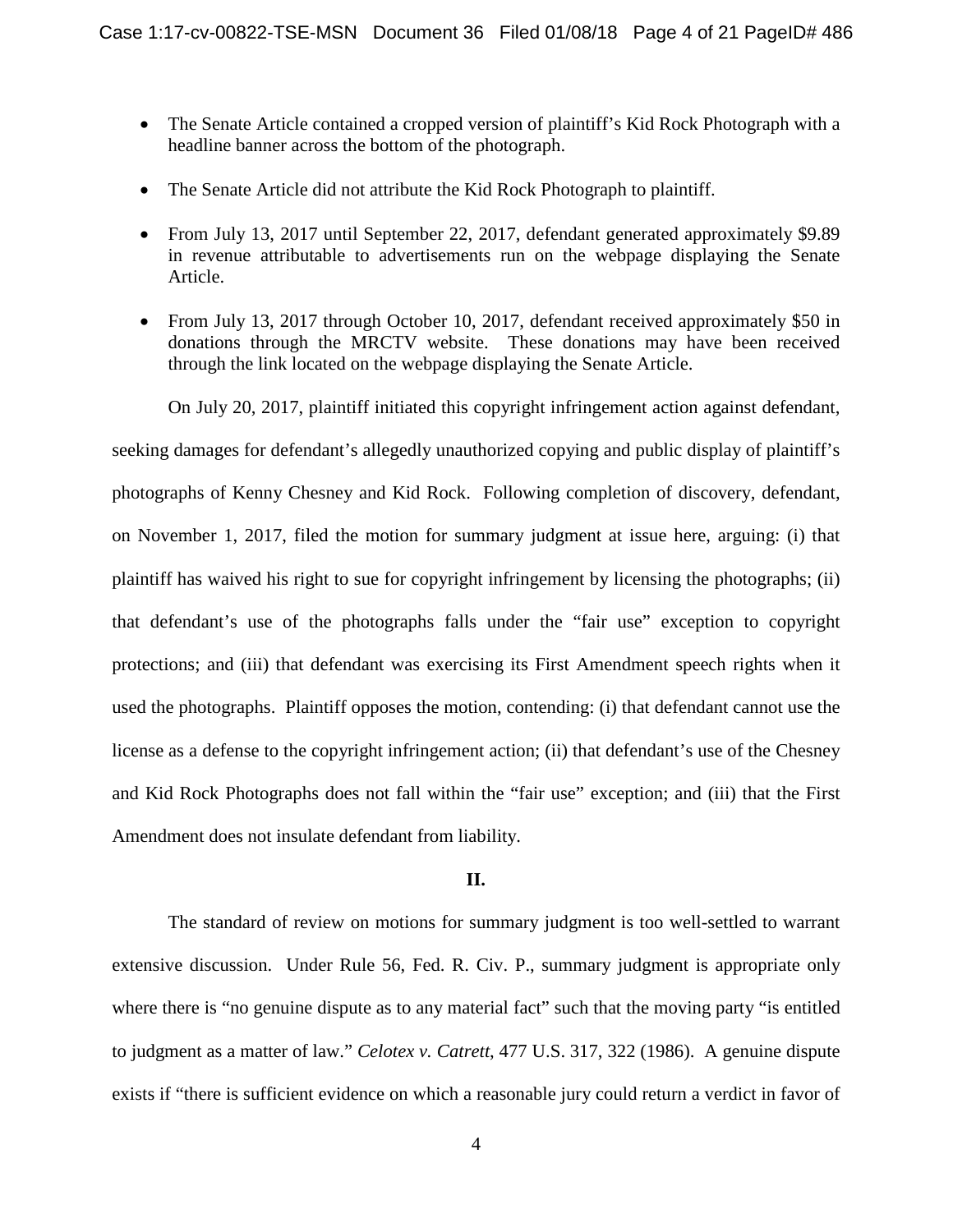the nonmoving party." *Anderson v. Liberty Lobby, Inc.*, 477 U.S. 242, 248 (1986). In evaluating this question, courts must "view the evidence in the light most favorable to . . . the nonmovant." *Dennis v. Columbia Colleton Med. Ctr., Inc.*, 290 F.3d 639, 645 (4th Cir. 2002). The nonmovant, however, cannot rely on "mere allegations"; rather, the nonmovant "must set forth specific facts that go beyond the mere existence of a scintilla of evidence." *Glynn v. EDO Corp.*, 710 F.3d 209, 213 (4th Cir. 2013) (internal quotations and citations omitted).

#### **III.**

The threshold question in this case is whether plaintiff waived his right to sue for copyright infringement by granting a nonexclusive license to use his copyrighted Chesney and Kid Rock Photographs. The Second Circuit has recognized that "[a] copyright owner who grants a nonexclusive license to use his copyrighted material waives his right to sue the licensee for copyright infringement." *Graham v. James*, 144 F.3d 229, 236 (2d Cir. 1998). But where, as here, a nonexclusive license is terminated, the copyright owner may then sue the former licensee for copyright infringement in the event that the former licensee continues to use the copyrighted work. *Tattoo Art Inc. v. TAT Int'l LLC*, 498 F. App'x 341, 346 (4th Cir. 2012) ("In the posttermination context, TAT's continued display of the copyrighted works constituted infringement for the additional reason that TAT was contractually required to 'immediately cease all sales' of the stencils in light of Tattoo Art's notice of termination for breach.").

Here, it is clear that plaintiff granted a nonexclusive license for the use of his copyrighted material when he posted the Chesney and Kid Rock Photographs on Wikimedia under CCLs. The CCL is a worldwide, nonexclusive license that allows any party, to copy, distribute, transmit and adapt the work for free without seeking express permission. It is thus undisputed that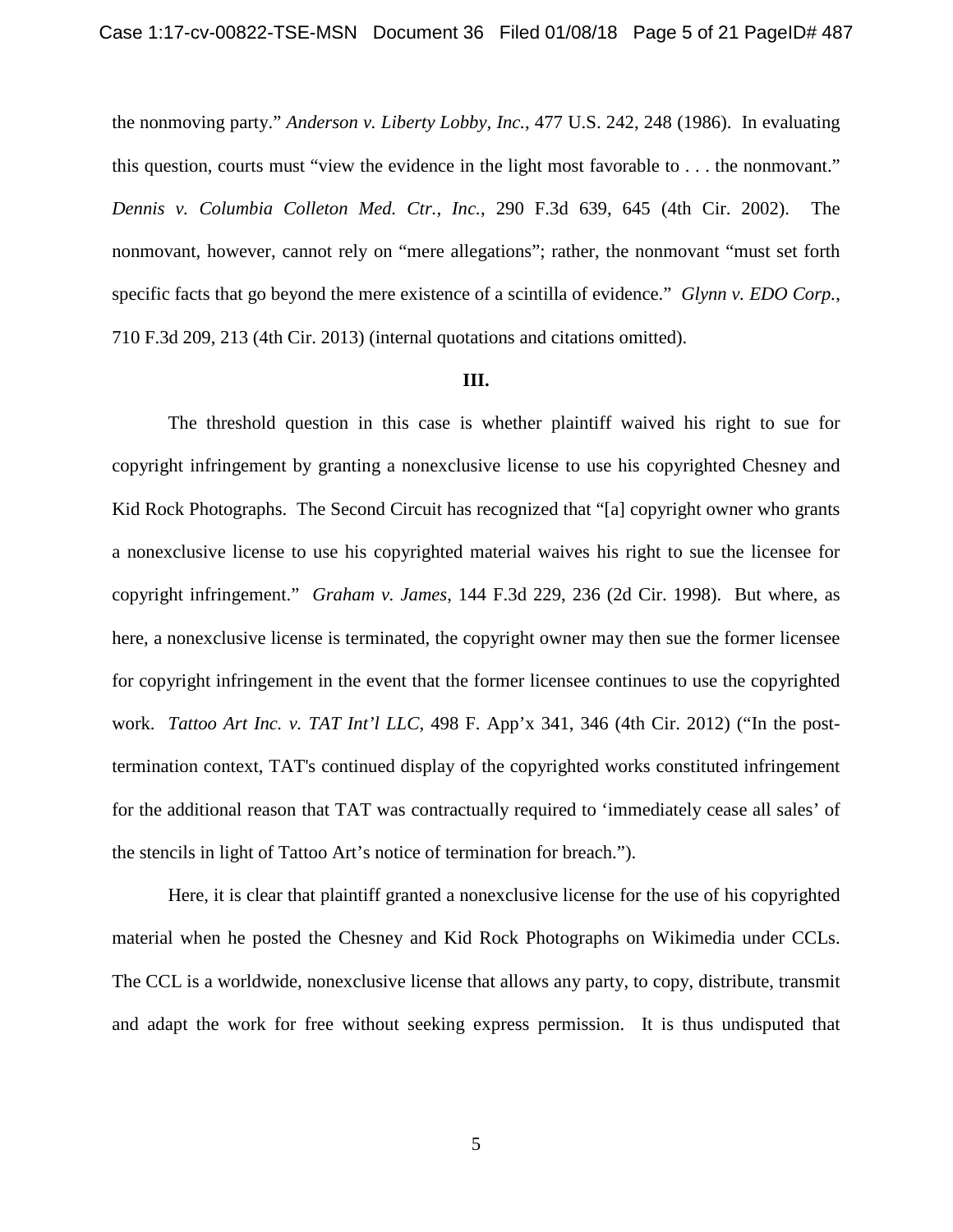plaintiff offered the public nonexclusive licenses for both the Chesney and the Kid Rock Photographs.

First, plaintiff unpersuasively argues that defendant was not a party to the license because there was no meeting of the minds with respect to the terms of the license. The flaw in this argument is that a license is not a contract; rather, a license is "permission to use a copyrighted work in a particular specified manner . . ." *Saxelbye Architects, Inc. v. First Citizens Bank & Tr. Co.*, 1997 WL 702290, at \*3 (4th Cir. Nov. 3, 1997). Indeed, "[a] nonexclusive license may be granted unilaterally by a copyright holder" so no meeting of the minds is required. *Crump v. QD3 Entm't, Inc.*, 2011 WL 446296, at \*4 (S.D.N.Y. Feb. 8, 2011) (citation omitted). Accordingly, the mere fact that plaintiff uploaded the Photographs to Wikimedia under a nonexclusive CCL is sufficient to grant a license to defendant.

But this does not end the analysis, as it is also clear that the CCL for both Photographs automatically terminates upon a licensee's breach of the licenese. *See* Dunnegan Decl. Ex. I ("This License and the rights granted hereunder will terminate automatically upon any breach by You of the terms of this License."). Here, the parties do not dispute that attribution was a material term of the license, and the parties agree that defendant publicly displayed the Photographs without attribution. *See* Dunnegan Decl. Ex. F. ¶¶ 16-38, 96, 106. Thus, a reasonable juror could find that defendant breached the license, and as a result, the license was terminated. After termination of the license, defendant's continued use of the Chesney and Kid Rock Photographs would then be grounds for plaintiff's copyright infringement action provided there is no other defense, including fair use.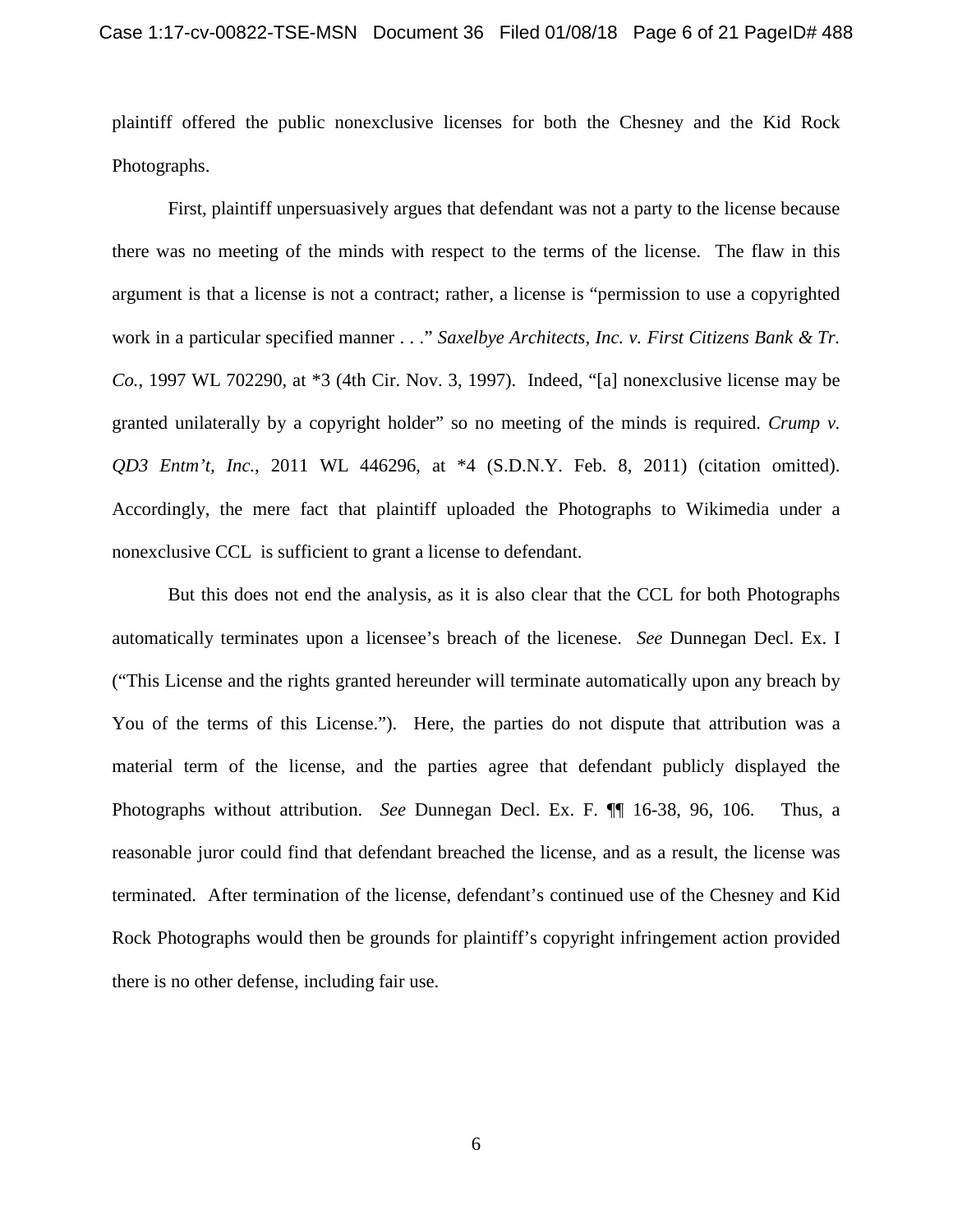#### **IV.**

Section 106 of the Copyright Act grants "a bundle of exclusive rights to the owner of the copyright," including the rights "to publish, copy, and distribute the author's work." *Harper & Row Publishers, Inc. v. Nation Enters.*, 471 U.S. 539, 546-47 (1985) (citing 17 U.S.C. § 106). These rights, however, are "subject to a list of statutory exceptions, including the exception for fair use provided in 17 U.S.C. § 107." *Bond v. Blum*, 317 F.3d 385, 393 (4th Cir. 2003), *abrogated on other grounds by Kirtsaeng v. John Wiley & Sons, Inc.*, 136 S. Ct. 1979 (2016). If fair use, or another statutory exception, is established, then the use of the copyrighted work does not infringe on the copyright owner's exclusive rights. *See* 17 U.S.C. § 107.

The dispute here focuses on fair use and § 107 of the Copyright Act provides that the following factors must be examined to determine whether a copyrighted work's use in a particular case constitutes "fair use", including:

(1) the purpose and character of the use, including whether such use is of a commercial nature or is for nonprofit educational purposes;

(2) the nature of the copyrighted work;

(3) the amount and substantiality of the portion used in relation to the copyrighted work as a whole; and

(4) the effect of the use upon the potential market for or value of the copyrighted work.

17 U.S.C. § 107.

Supreme Court and Fourth Circuit precedent make clear that in weighing these factors, courts should not treat the factors in isolation, "but rather the results are to be weighed together, in light of the purposes of copyright." *Bouchat v. Balt. Ravens Ltd. P'ship. (Bouchat I)*, 619 F.3d 301, 307-08 (4th Cir. 2010) (quoting *Campbell v. Acuff-Rose Music, Inc.*, 510 U.S. 569, 578 (1994) (internal quotation marks omitted)). At the same time, Fourth Circuit precedent has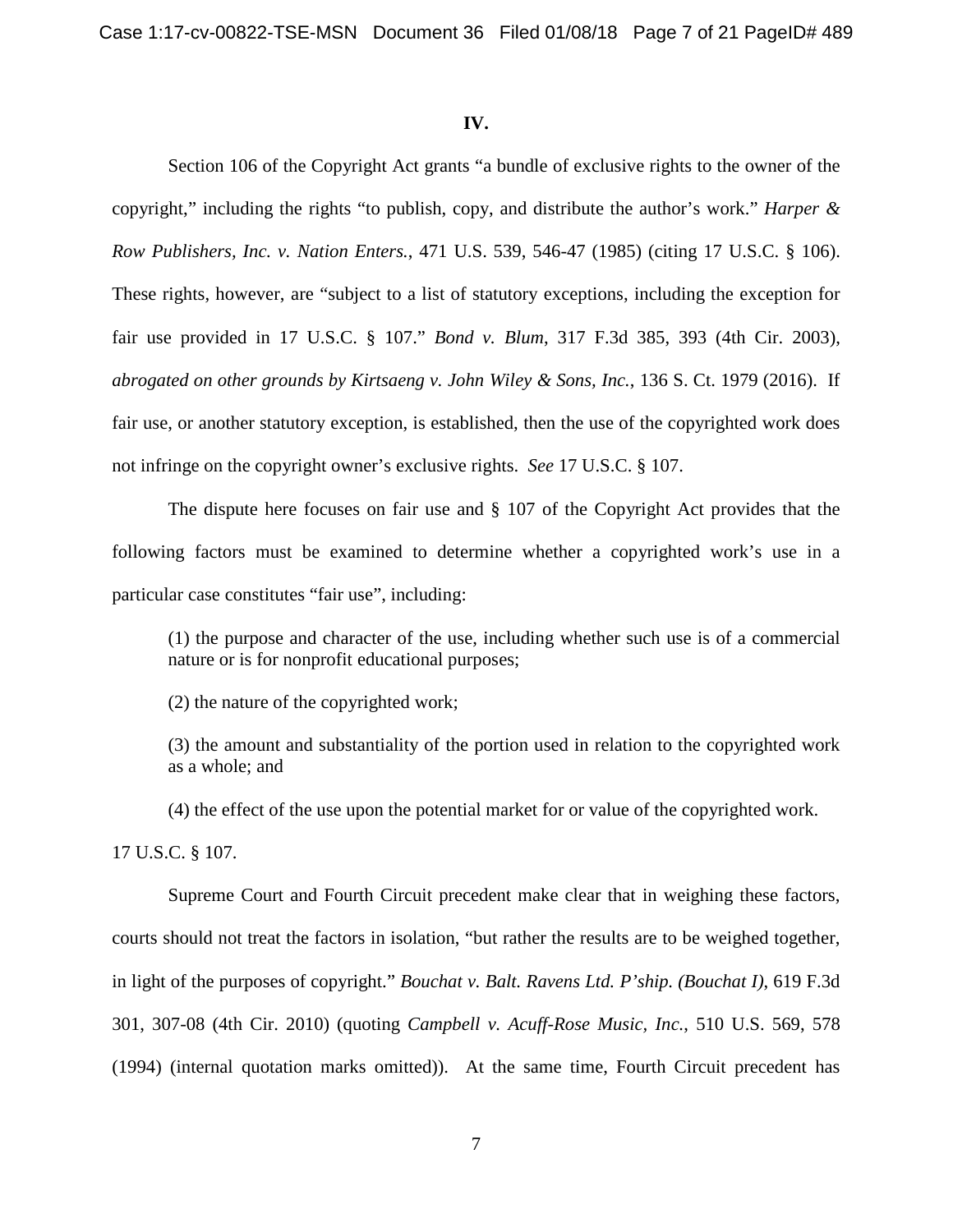"placed primary focus on the first factor." *Bouchat v. Balt. Ravens Ltd. P'ship. (Bouchat II)*, 737 F.3d 932, 937 (4th Cir. 2013). And the Supreme Court has noted the paramount importance of the fourth factor. *Harper & Row Publishers, Inc.*, 471 U.S. at 566 ("This last factor is undoubtedly the single most important element of fair use."). As such, the crux of the parties' fair use dispute focuses chiefly on the first and fourth factors. As described below, the undisputed factual record points persuasively to the conclusion that defendant's use of the Chesney and Kid Rock Photographs constituted fair use. Thus, defendant's motion for summary judgment must be granted.

## **A.**

The first fair use factor—"the purpose and character of the use"<sup>[1](#page-7-0)</sup>—weighs in favor of defendant because the undisputed factual record reveals that defendant's use of the Chesney and Kid Rock Photographs is transformative and essentially noncommercial. In this respect, the Fourth Circuit has adopted a two-part inquiry under this first factor, considering: (i) "whether the new work is transformative;" and (ii) "the extent to which the use serves a commercial purpose." *Bouchat II*, 737 F.3d at 939. A work is transformative if, instead of "merely supersed [ing] the objects of the original creation," the new work "adds something new, with a further purpose or difference character, altering the first with new expression, meaning or message." *Campbell*, 510 U.S. at 578-79 (internal quotation marks omitted).<sup>[2](#page-7-1)</sup> Moreover, the Fourth Circuit has made clear that "[the use of copyrighted work] can be transformative in function or purpose without altering or actually adding to the original work." *A.V. ex rel. Vanderhye*, 562 F.3d at 639.

<span id="page-7-0"></span> $1$  17 U.S.C. § 107(1).

<span id="page-7-1"></span><sup>2</sup> *See also A.V. ex rel. Vanderhye v. iParadigms, LLC*, 562 F.3d 630, 638 (4th Cir. 2009) ("A 'transformative' use is one that 'employ[s] the quoted matter in a different manner or for a different purpose from the original,' thus transforming it.").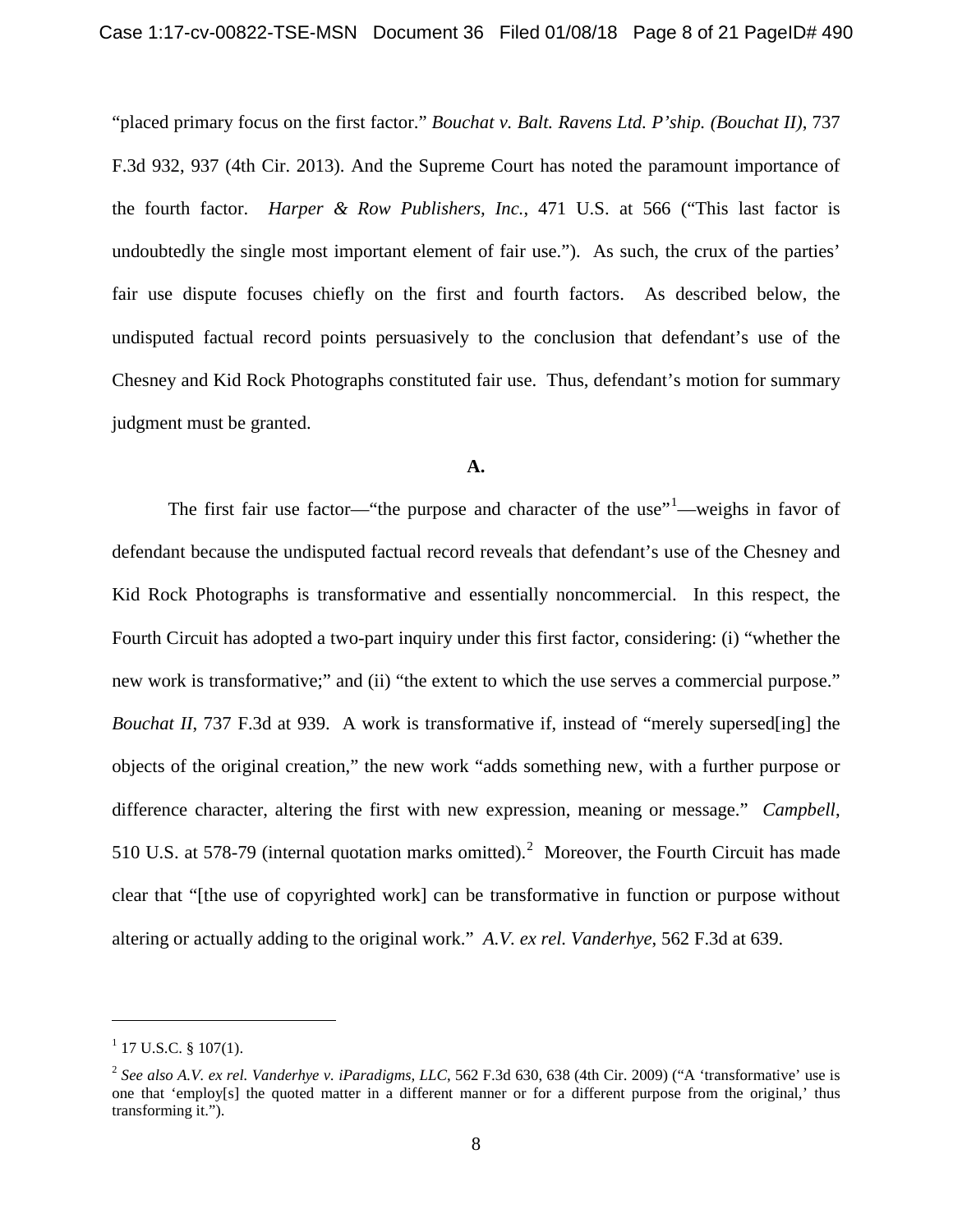These principles, applied here, compel the conclusion that defendant's use of the Chesney and Kid Rock Photographs was transformative. The undisputed factual record discloses that the "expression," "meaning," and "message" of defendant's use of the Photographs here is plainly different from plaintiff's intended use of the Photographs. Plaintiff testified that he was a professional photographer of musicians and that he took the Chesney and Kid Rock Photographs to depict the musicians in concert. *See* Pl. Dep.  $43:14-22$  $43:14-22$  $43:14-22$ <sup>3</sup> By contrast, defendant used the images for the purposes of news reporting and commentary on issues of public concern namely, informing citizens about pro-life celebrities and conservative celebrities running for political office. *See* Martin Decl. ¶¶ 15, 26. Moreover, the photographs as used on defendant's website were surrounded by content and commentary unrelated to the musicians performing in concert; the Chesney Photograph was accompanied by Pro-Life song lyrics and the Kid Rock Photograph was alongside information about the 2018 U.S. Senate election in Michigan. *See* Ex. A-1, A-2. Plaintiff admitted that he in no way had this purpose in mind—identifying these celebrities as pro-life or candidates for U.S. Senate—at the time he took the photographs. *See* Pl.

<span id="page-8-0"></span><sup>&</sup>lt;sup>3</sup> Despite plaintiff's deposition testimony that his purpose in taking the Photographs was to depict the artists in concert, Pl. Dep. 43:14-16, 75:4-6, plaintiff subsequently filed an affidavit stating that his purpose in taking the Photographs was actually to "clearly identify Chesney and Kid Rock for the purpose of visually enhancing articles about the performers." Pl. Decl. ¶ 13. This appears to be nothing more than a litigation tactic on plaintiff's part, namely plaintiff is attempting to create a genuine dispute of material fact as to whether defendant's use of the Photographs was transformative by changing his explanation for taking the Photographs to match the explanation for using the Photographs offered by defendant. But it is well settled that where "a party submits an affidavit that is inconsistent with a witness's deposition testimony, the contradictory affidavit is disregarded for purposes of summary judgment." *Green v. Nat'l Archives & Records Admin*., 992 F. Supp. 811, 822 (E.D. Va. 1998); *see also In Re Family Dollar FLSA Litig.*, 637 F.3d 508, 513 (4th Cir. 2011) ("If a party who has been examined at length on deposition could raise an issue of fact simply by submitting an affidavit contradicting his own prior testimony, this would greatly diminish the utility of summary judgment as a procedure for screening out sham issues of fact." (quoting *Barwick v. Celotex Corp*., 736 F.2d 946, 960 (4th Cir. 1984))). Thus, plaintiff's inconsistent declaration cannot create a genuine dispute of material fact concerning whether plaintiff captured the Chesney and Kid Rock Photographs to show the artists in concert.

Even assuming plaintiff's purpose in taking the Photographs was to enhance visually some unidentified future articles, defendant's use of the Photographs would nonetheless be transformative because although defendant used the Photographs to identify Kid Rock and Kenny Chesney and to enhance its articles, it did so for the additional purpose of identifying these celebrities as pro-life advocates and candidates for public office.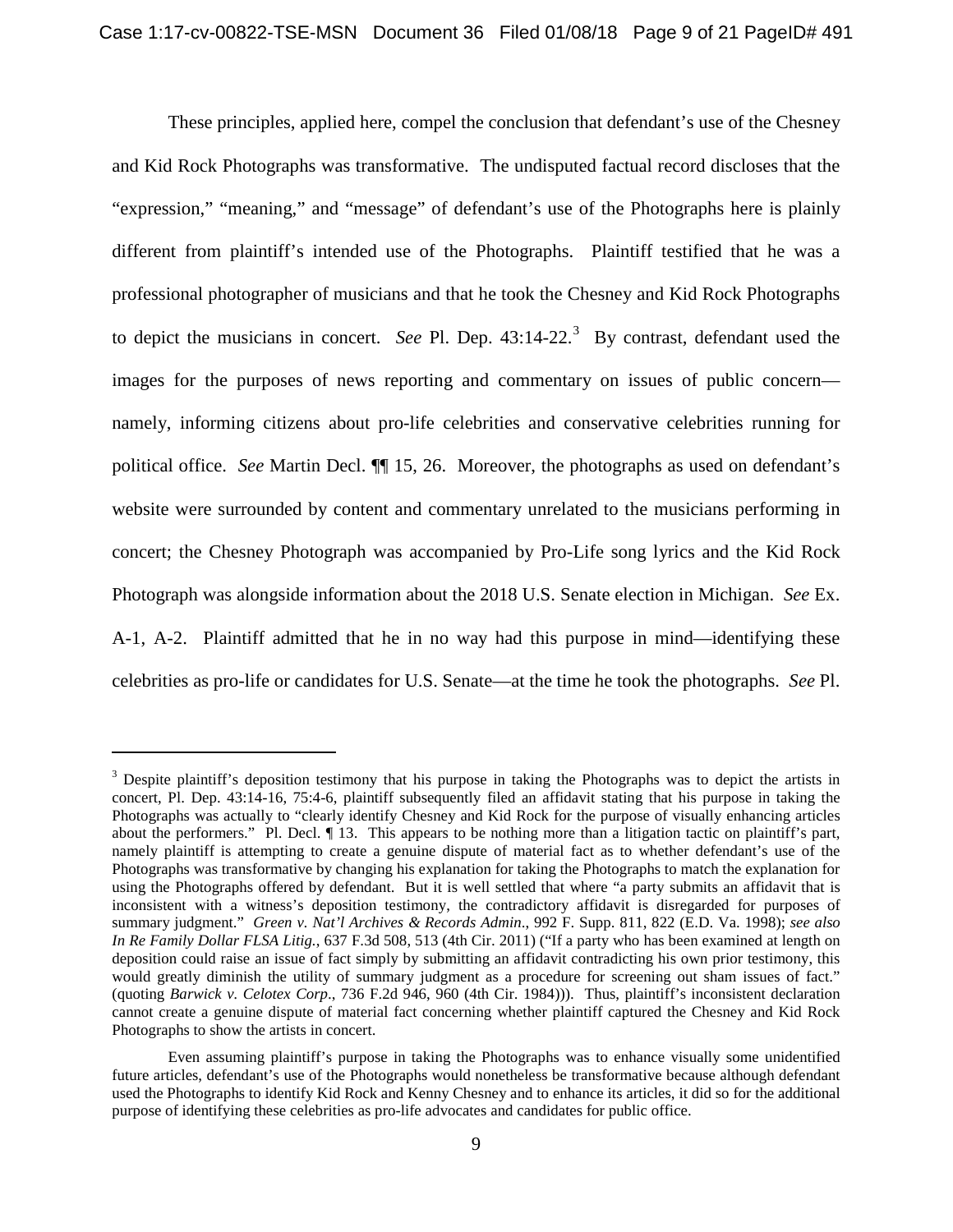Dep. [4](#page-9-0)4:21-45:2, 74:21-75:3.<sup>4</sup> In sum, the defendant's use of the Chesney and Kid Rock Photographs is transformative because defendant's purpose in using the Photographs—to identify the celebrities as pro-life advocates or conservative Senate candidates—was different from plaintiff's purpose in taking the Photographs.

This conclusion is consistent with precedent from this circuit and elsewhere. In a series of cases in which a copyright owner sued the Baltimore Ravens for using his copyrighted logo, the Fourth Circuit considered the transformative nature of various videos depicting the copyright owner's Ravens logo. In *Bouchat I*, the Fourth Circuit found the use of the copyrighted logo in highlight reels from past seasons was not transformative because "[t]he use of the logo in the films serve[d] the same purpose that it did when defendants first infringed  $\dots$ ", namely the logo "identifies the football player wearing it with the Baltimore Ravens." *Bouchat I*, 619 F.3d at 309*.*  By contrast, in *Bouchat II*, the Fourth Circuit found that the use of the logo in videos summarizing the performance of players and highlighting the history of the team was transformative. *Bouchat II*, 737 F.3d at 940. The *Bouchat II* court noted that the season highlight films at issue in *Bouchat I* "did not change the way in which viewers experienced the logo, making the use non-transformative." *Id.* at 941. The performance summaries and historical videos in *Bouchat II*, by contrast, used the footage "to tell stories and not simply rehash the season," and as such, those videos were transformative. *Id.* 

Defendant's use of the Photographs much more closely resembles the use of the Baltimore Ravens logos in *Bouchat II* than the use of the logos in *Bouchat I*. Unlike *Bouchat I*, defendant's use of the Chesney and Kid Rock Photographs changes the way in which viewers experience the Photographs. Specifically, although in *Bouchat I*, the films "capture[d] the logo

<span id="page-9-0"></span><sup>4</sup> Indeed, plaintiff could not have had this purpose in mind because Kid Rock did not announce his plans to run for U.S. Senate until well after the photographs were taken.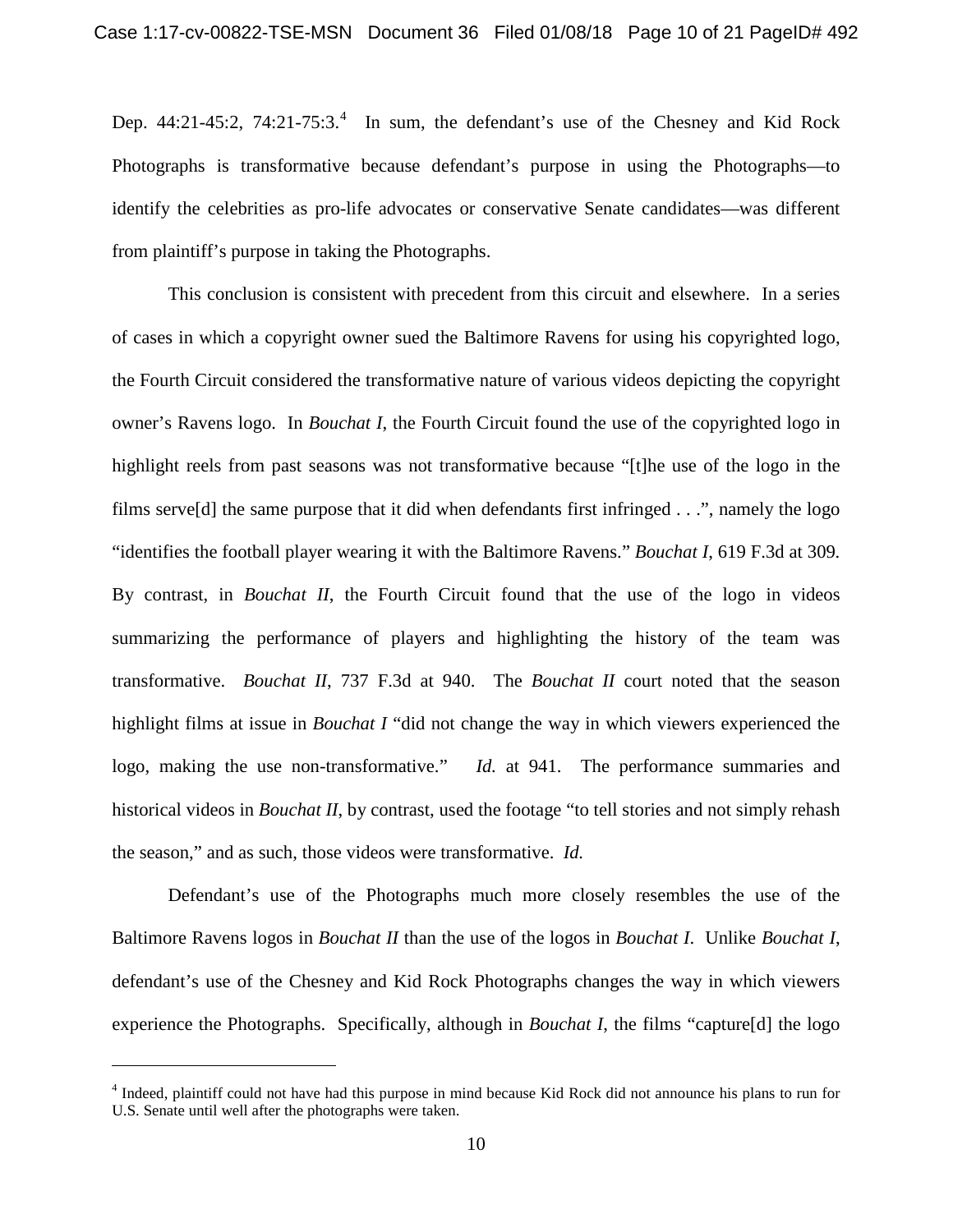as it originally appeared, and the logo remain[ed] a symbol identifying the Ravens,"<sup>[5](#page-10-0)</sup> in this case, defendant captures the Chesney and Kid Rock Photographs as they originally appear but the Photographs do not solely remain Photographs identifying those celebrities as musicians. Rather, defendant's placing the Photographs alongside its MRCTV articles identifies these celebrities as pro-life advocates and possible conservative U.S. Senate candidates, thereby creating, as in *Bouchat II*, a "new expression, meaning, or message." *Campbell*, 510 U.S. at 579. As in *Bouchat II*, the Chesney and Kid Rock Photographs here "tell new stories" about the celebrities instead of simply rehashing their identities as musicians. *Bouchat II*, 737 F.3d at 941.

Notably, other circuits have determined that the use of photographs is transformative where, as here, the use serves purposes beyond mere artistic expression, by informing the public about a newsworthy event, providing commentary, or adding other social benefit. *See, e.g.*, *Perfect 10, Inc. v. Amazon.com Inc.*, 508 F.3d 1146, 1165 (9th Cir. 2007) (finding that the use of thumbnail images in search engines was transformative because the use "improv[ed] access to information on the [I]nternet" and provided a "social benefit by incorporating an original work into a new work"); *Nunez v. Caribbean Int'l News Corp.*, 235 F.3d 18, 22-23 (1st Cir. 2000) (holding that the republication of photographs taken from a modeling portfolio in a newspaper was transformative because the photographs informed while also serving an entertainment function). Similarly, here, the use of the Chesney and Kid Rock Photographs in association with the Pro-Life and Senate Articles improves access to information and provides social benefit by allowing readers to identify the celebrities depicted as individuals who share their political views.

<span id="page-10-0"></span><sup>5</sup> *Bouchat I*, 619 F.3d at 309.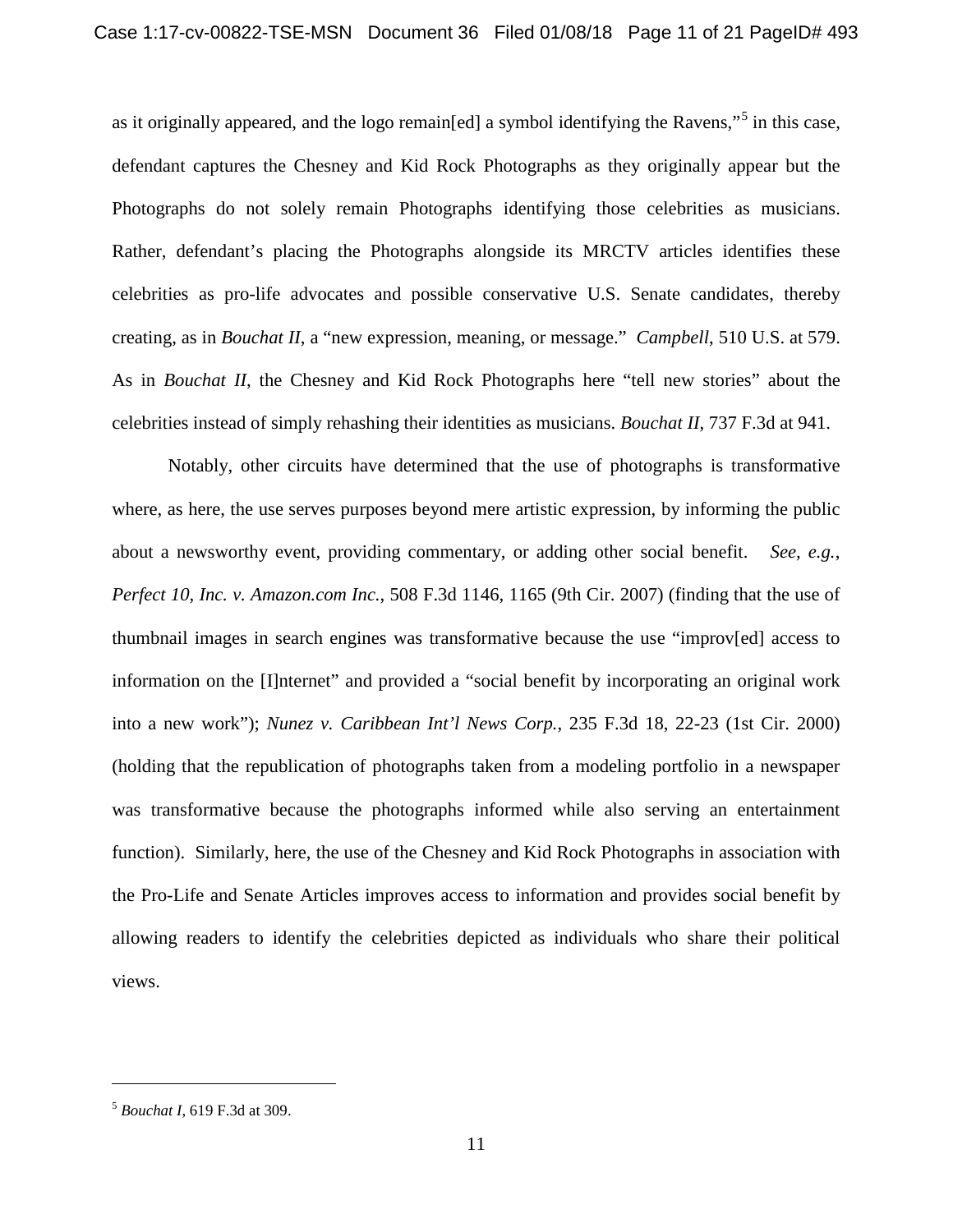The cases plaintiff cites do not compel a contrary result. Thus, in *Balsey v. LFP Inc.*, 691 F.3d 747 (6th Cir. 2012), the Sixth Circuit determined that a defendant had not demonstrated that his use of a photograph was transformative as a matter of law. The *Balsey* case involved a photograph of a news reporter participating in a wet t-shirt concert that was subsequently published in a magazine as a part of a "Hot News Babe" contest. *Id.* at 747-49. The Sixth Circuit rejected the defendant's argument that the picture was published to "illustrate its entertainment news story" and considered it more likely that the photo, and the article in which it appeared, were simply used "to enhance readership, rather than as a social commentary." *Id.* at 759. By contrast here, there is no dispute here that defendant used the Chesney and Kid Rock Photographs as a part of articles providing social commentary and reporting on news. To be sure, the Chesney and Kid Rock Photographs may have enhanced defendant's articles visually, but the articles, together with the Photographs, were plainly used for the socially beneficial purposes of conveying a political message beyond merely enhancing readership. Accordingly, this case stands in stark contrast to *Balsey*.

Plaintiff also cites *Psihoyos v. Nat'l Exam'r*, 1998 WL 336655, at \*3 (S.D.N.Y. June 22, 1998), which is also unpersuasive. The defendant there used a photograph of a car for precisely the same reason for which the photograph was created, namely to show the appearance of an art car, a car covered in artwork. *Id.* Here, by contrast, defendant is using the Chesney and Kid Rock Photographs for a purpose completely different from the purpose for which the Photographs were created, namely to identify certain celebrities as pro-life advocates or potential conservative Senate candidates. Thus, *Psihoyos*, like *Balsey*, is also unpersuasive here.

Plaintiff also argues, unpersuasively, that the photograph itself must newsworthy for the use of the photograph alongside a news article to be transformative. This is simply not the case.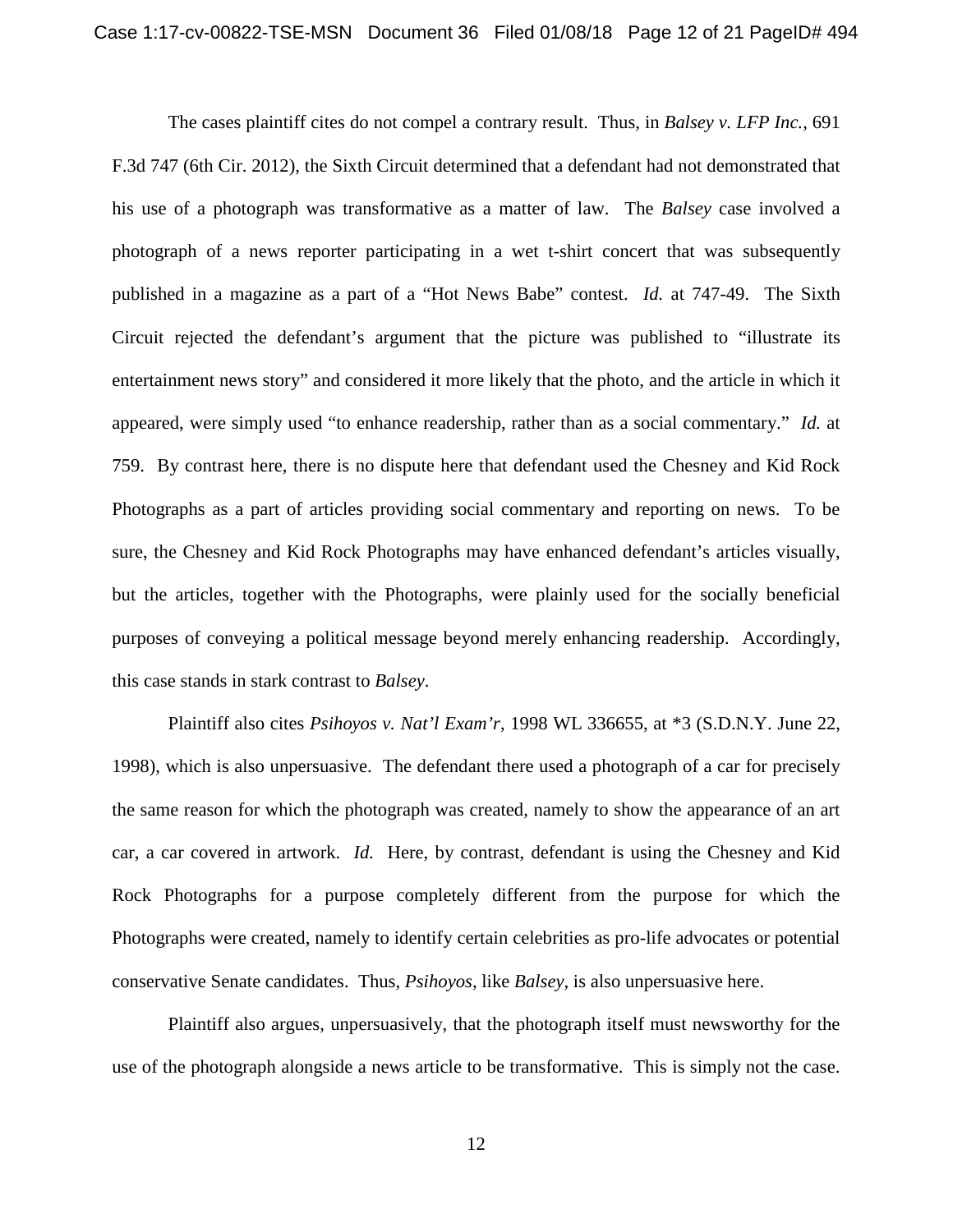Plaintiff bases his argument on dicta from an unpublished district court case, *Barcroft Media Ltd. v. Coed Media Grp. LLC*, 2017 WL 5032993 (S.D.N.Y. Nov. 2, 2017)*.* But that case is neither controlling nor persuasive. In *Barcroft Media Ltd.*, the court considered whether a gossip website's use of paparazzi photographs of celebrities alongside articles about those celebrities constituted fair use. The court found that the plaintiffs took the photographs at issue "to document the comings and goings of celebrities, illustrate their fashion and lifestyle choices, and accompany gossip and news articles about their lives." *Id.* at \*6. The defendant then used the photographs for precisely these purposes as the defendant posted the photographs alongside articles about the celebrities' fashion choices and gossip about their lives. *Id.* Here, by contrast, plaintiff took the Chesney and Kid Rock Photographs to depict the musicians in concert. *See* Pl. Dep. 43:14-16, 74:13-17; *see also id.* at 74:8-17, 75:4-6. Had defendant used the Chesney and Kid Rock Photographs alongside articles about the concerts depicted, then that use might not have been transformative. But importantly, defendant here used the Photographs in a completely different context, namely to identify these celebrities as pro-life advocates or conservative candidates for office.

In sum, because defendant used the Chesney and Kid Rock Photographs in a new context, to tell new stories about the musicians as pro-life advocates or candidates for office, defendant's use of the Photographs was transformative.

The second part of the inquiry under the first fair use factor is whether the use of copyrighted work is commercial in nature. The undisputed factual record discloses that defendant's use of the Chesney and Kid Rock Photographs was not essentially commercial. At most, defendant's use of the Photographs might be considered commercial only insofar as defendant received very small amounts of revenue (\$26.57) through advertisements on the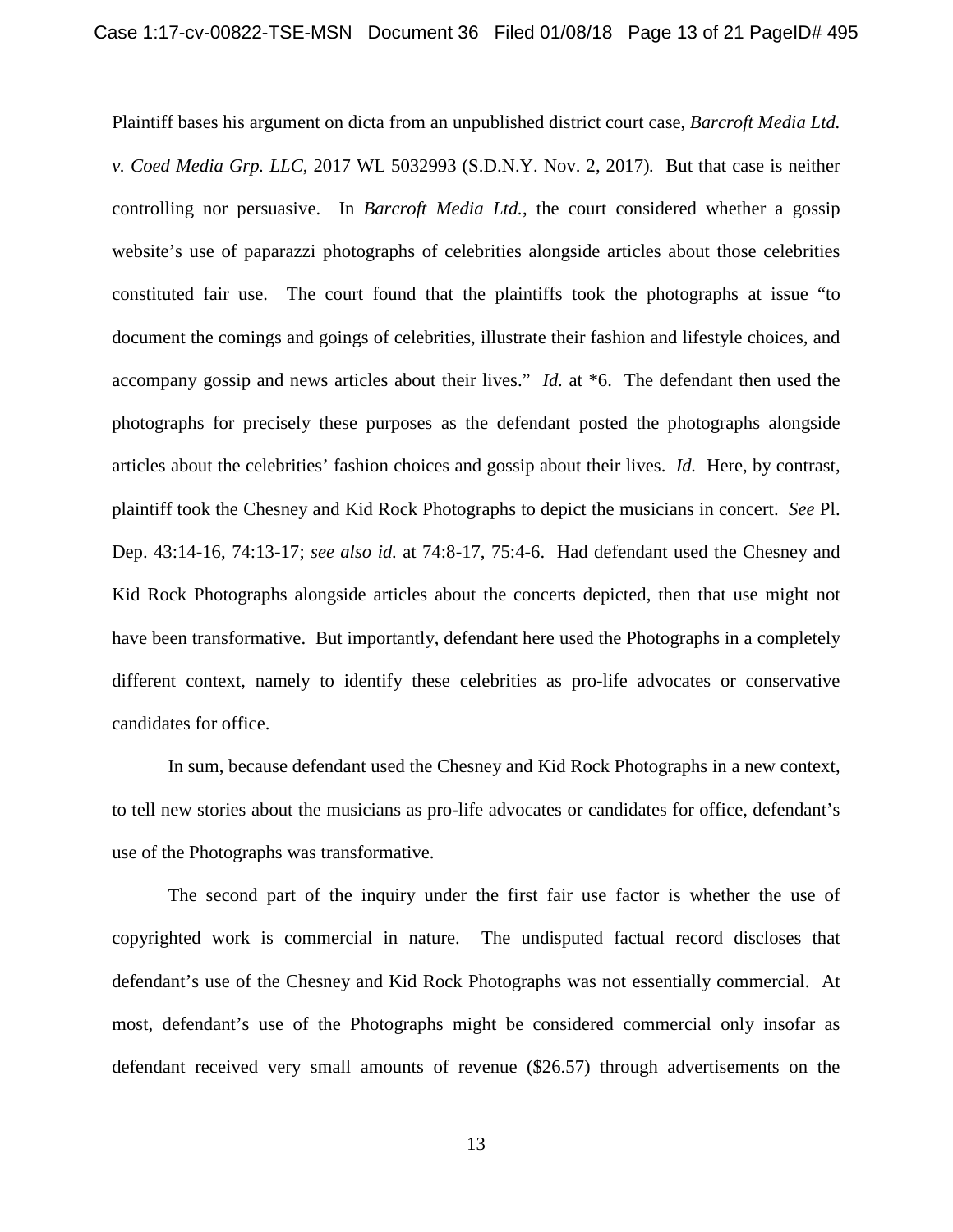webpages associated with the articles and may have received minor donations (\$50) through links on the webpages associated with the articles.

At the same time, the undisputed factual record reveals that defendant does not charge readers for access to its articles, nor did it sell the Chesney and Kid Rock photographs to other parties. *See* Martin Decl. ¶¶ 20, 31. Instead, defendant's articles were available for free to anyone accessing the Internet. *Compare Nunez*, 235 F.3d at 22 (finding use was commercial where "[t]he photographs were used in part to create an enticing lead page that would prompt readers to purchase the newspaper"). Moreover, defendant is a nonprofit organization and its mission is to expose and critique media bias against what it views as traditional American Judeo-Christian religious beliefs, not to increase its own profits. *See* Martin Decl. ¶¶ 3-4. Accordingly, defendant's use of the Chesney and Kid Rock photographs is "more incidental and less exploitative" than the commercial use typically seen in copyright infringement cases. *Kelly v. Arriba Soft Corp.*, 336 F.3d 811, 818 (9th Cir. 2003) (finding "use of [copyrighted work] was more incidental and less exploitative in nature than more traditional types of commercial use" where defendant did not use images directly to promote the website nor did defendant try to profit by selling the images directly).

In sum, the record discloses that even assuming defendant's use of the Chesney and Kid Rock Photographs produced a very small amount of revenue, it was far from essentially commercial. Given this and given that the Supreme Court has recognized that any commercial use is not determinative in and of itself,  $6$  this factor does not outweigh the transformative nature of defendant's use of the Photographs.

<span id="page-13-0"></span><sup>6</sup> *Sony Corp. of Am. V. Universal City Studios, Inc.*, 464 U.S. 417, 448-49 (1984) ("Although not conclusive, the first factor requires that "the commercial or nonprofit character of an activity" be weighed in any fair use decision.")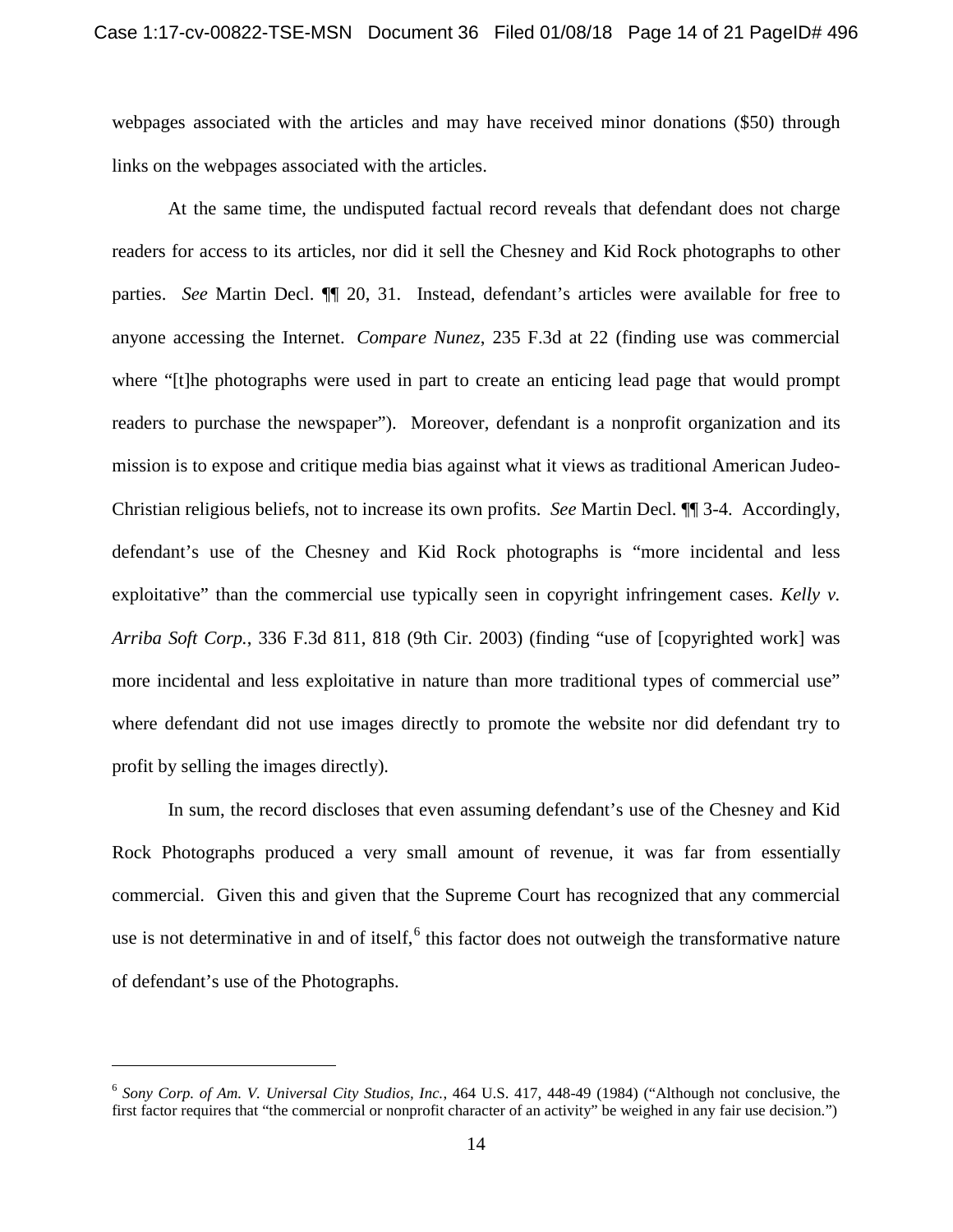## **B.**

The second factor—"the nature of the copyrighted work"<sup>[7](#page-14-0)</sup>—is neutral. To begin with, where, as here, the copyrighted work is published,<sup>[8](#page-14-1)</sup> the fair use is broader in scope. *See A.V. ex rel. Vanderhye*, 562 F.3d at 640 (citing *Harper & Row Publishers, Inc.*, 471 U.S. at 555). But the Supreme Court has also instructed that "fair use is more likely to be found in factual works than in fictional works," and "a use is less likely to be deemed fair when the copyrighted work is a creative product." *Stewart v. Abend*, 495 U.S. 207, 237 (1990) (internal quotation marks and alteration omitted). The Chesney and Kid Rock Photographs are likely both factual and creative—the Photographs are factual insofar as they depict the celebrities in concert, and the Photographs are creative insofar as the photographer made judgments about lighting, lens speed, and angle in capturing the Photographs.<sup>[9](#page-14-2)</sup> Accordingly, this factor is neutral.

## **C.**

The third fair use factor considers the "amount and substantiality of the portion used in relation to the copyrighted work as a whole."[10](#page-14-3) Generally, as the amount of copyrighted material that is used increases, the likelihood of fair use decreases. Here, defendant used all of Chesney Photograph and only slightly cropped plaintiff's photograph of Kid Rock. Accordingly, this factor weighs against a fair use finding. *See Reiner v. Nishimori*, 2017 WL 1545589 (M.D.

<span id="page-14-0"></span> $7$  17 U.S.C. § 107(2).

<span id="page-14-1"></span> $8$  It is undisputed that plaintiff published the Chesney and Kid Rock Photographs by posting them on the Internet and allowing free use with attribution.

<span id="page-14-2"></span><sup>9</sup> Circuits have decided whether photographs are creative or factual in different ways. The Ninth Circuit has held that "[p]hotographs that are meant to be viewed by the public for informative and aesthetic purposes . . . are generally creative in nature." *Kelly*, 336 F.3d at 820. At the same time, the First Circuit has held that photographs are both factual and creative, *Nunez*, 235 F.3d at 23, and the Sixth Circuit has noted that "photographs have varying degrees of creativity." Balsey, 691 F.3d at 760.

<span id="page-14-3"></span><sup>&</sup>lt;sup>10</sup> 17 U.S.C. § 107(3).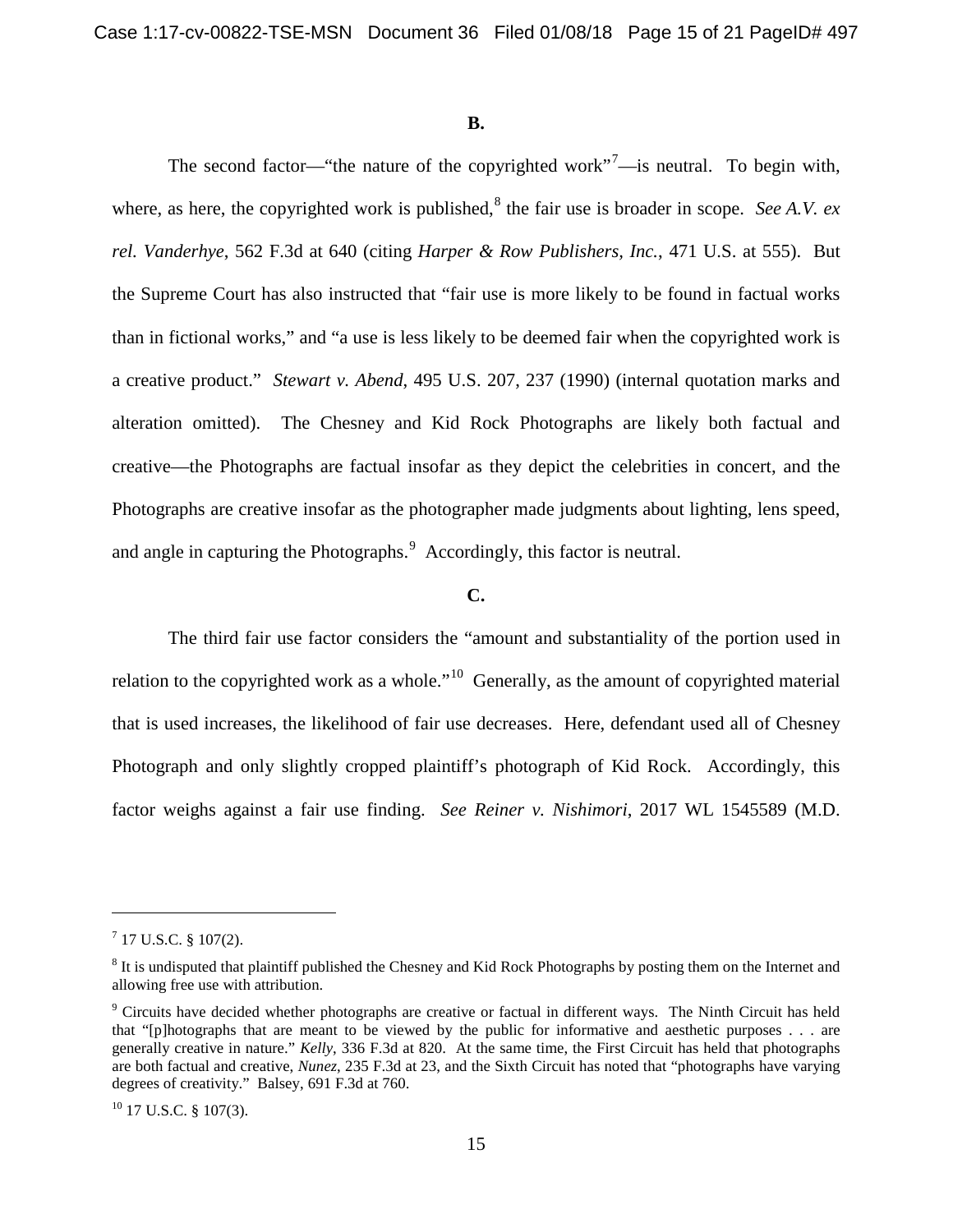Tenn. Apr. 28, 2017) (quoting *Balsey*, 691 F.3d at 760) ("[C]opying an entire work militates against a finding of fair use.").

## **D.**

The final factor involves consideration of "the effect of the use upon the potential market for or value of the copyrighted work";<sup>[11](#page-15-0)</sup> that is, whether "the defendants' [use of the work] would materially impair the marketability of the work and whether it would act as a market substitute for it." *Bouchat II*, 737 F.3d at 943.<sup>[12](#page-15-1)</sup> In this regard, courts have considered "(i) "the extent of market harm caused by the particular actions of the alleged infringer"; and (ii) "whether unrestricted and widespread conduct of the sort engaged in by the defendant . . . would result in a substantially adverse impact on the potential market." *Nunez v. Carribbean Int'l News Corp.*, 235 F.3d 18, 24 (1st Cir. 2000) (quoting *Infinity Broad. Corp. v. Kirkwood*, 150 F.3d 104, 110 (2d Cir. 1998)).

This factor, applied here, weighs in favor of a fair use finding because there is no showing on this record of any impact on any economic market for the Chesney or Kid Rock Photographs. To begin with, it is undisputed that, to date, there has been no economic impact on any market for the Chesney and Kid Rock Photographs as a result of defendant's use of the photographs. Indeed, on this record, there is no economic market for the Photographs. Plaintiff admits that he posted his photographs on Wikimedia for use by others for free, rather than selling them for a profit, because his purpose in taking the Chesney and Kid Rock Photographs was to gain greater fame, not to make money. Indeed, plaintiff admits that he has received no remuneration for use of the Chesney and Kid Rock Photographs outside of the litigation context.

<span id="page-15-0"></span> $11$  17 U.S.C. § 107(4).

<span id="page-15-1"></span><sup>&</sup>lt;sup>12</sup> *See also A.V. ex rel Vanderhye*, 562 F.3d at 643 ("The fair use doctrine protects against a republication which offers the copyrighted work in a secondary packaging, where potential customers, having read the secondary work, will no longer be inclined to purchase again something they have already read.").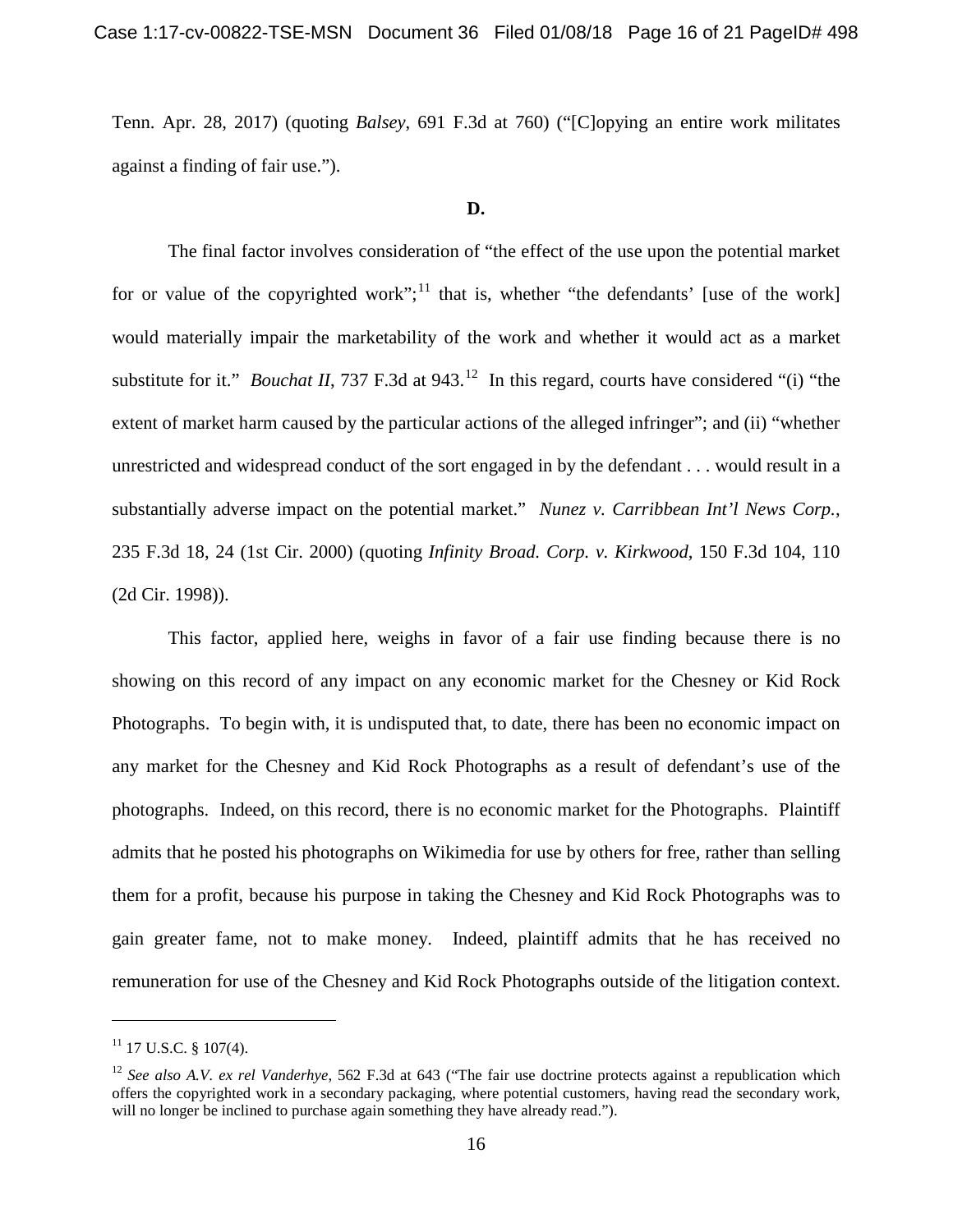*See* Pl. Dep. at 48:10-50:9, 77:15-18.[13](#page-16-0) Defendant's use of the Chesney and Kid Rock Photographs cannot impair the marketability of plaintiff's works where, as here, plaintiff has not actually contemplated marketing those works. *See Am. Geophysical Union v. Texaco*, 60 F.3d 913 (2d Cir. 1994) (noting that the assertion that plaintiff has suffered some "adverse effect on its potential licensing revenues as a consequence of [the defendant's use]" does not carry weight if the defendant "filled a market niche that the [copyright owner] simply had no interest in occupying"). Similarly, were defendant's use of the Photographs to become widespread, plaintiff would not lose out on any revenue because plaintiff contemplated allowing parties to use the Photographs for free. In sum, because plaintiff offers his Chesney and Kid Rock Photographs for free, plaintiff has not demonstrated that any market harm has resulted from defendant's use of the Photographs or that any market harm would result were defendant's use of the Photographs to become widespread.

Plaintiff argues that defendant's failure to attribute the Kid Rock and Chesney Photographs diminished the future value of plaintiff's photographs because attribution would make plaintiff famous, thereby making his Photographs more valuable "probably after [he] die[s]." Pl. Dep. 36:12-22. This argument is unpersuasive because the Supreme Court has recognized that courts evaluating the fourth fair use factor should consider whether a particular use "produce[s] a harm cognizable under the Copyright Act." *Campbell*, 510 U.S. at 591. For example, the Supreme Court in *Campbell* noted that because "there is no protectable derivative market for criticism," courts should not consider harm to the market for parodies in evaluating the fourth fair use factor. *Id.* These principles, applied here, point persuasively to the conclusion

<span id="page-16-0"></span> $<sup>13</sup>$  Congress plainly did not intend to preserve a market for copyright litigation when it enacted the Copyright Act so</sup> any impairment of the litigation market for plaintiff's Chesney and Kid Rock Photographs has no bearing on this analysis. *See Campbell*, 510 U.S. at 591 (considering only "harm [s] cognizable under the Copyright Act in evaluating the market harm in the fourth fair use factor).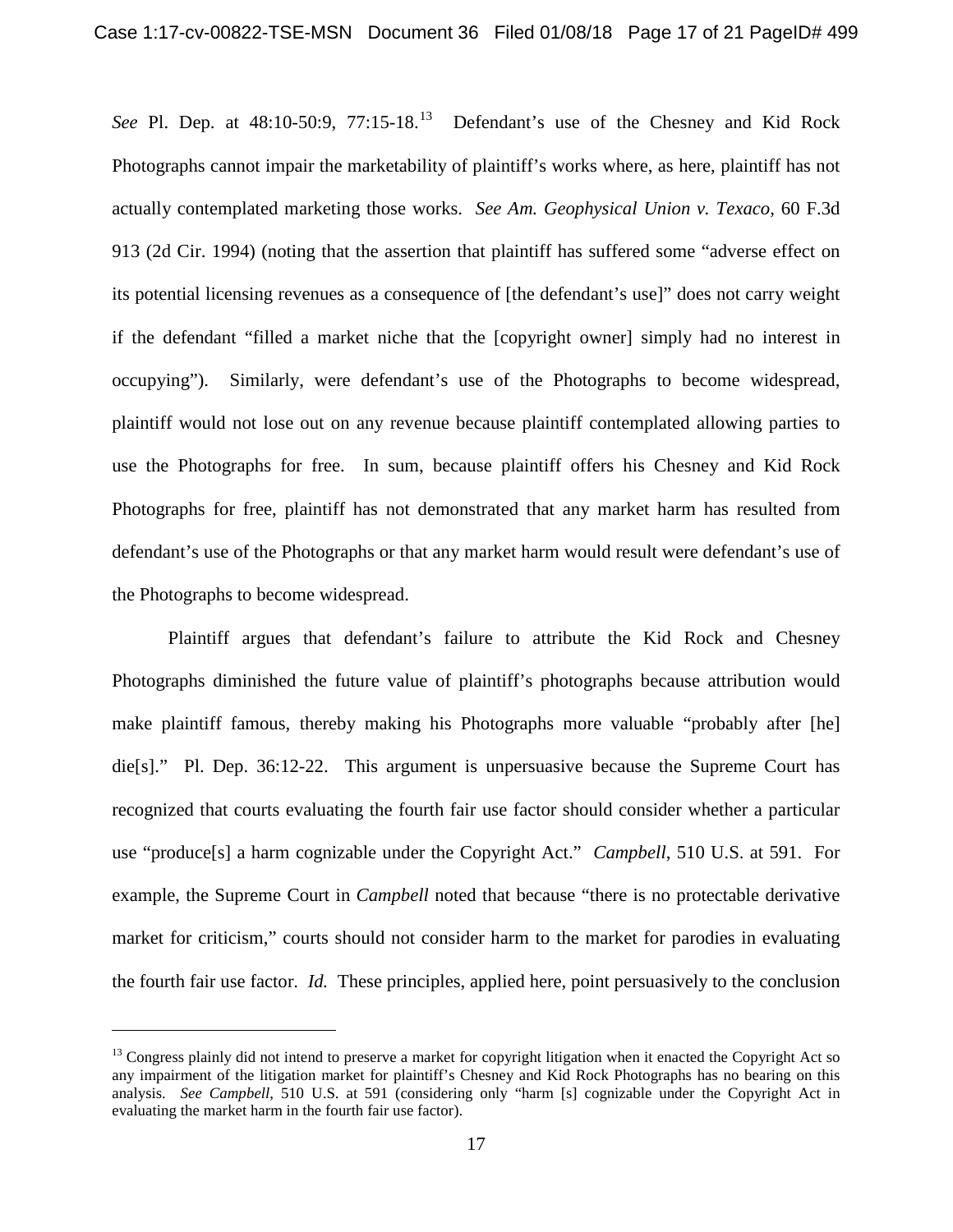that future harm caused by lack of attribution should similarly be disregarded in evaluating the fourth fair use factor. As with the derivative market for criticism, the Copyright Act does not provide an exclusive right to attribution. *See* 17 U.S.C. § 106 (listing six exclusive rights in copyrighted works, not including the right to attribution).<sup>[14](#page-17-0)</sup> Accordingly, harm caused by lack of attribution is not generally cognizable under the Copyright  $Act<sup>15</sup>$  $Act<sup>15</sup>$  $Act<sup>15</sup>$  and should not be considered in evaluating the fourth fair use factor.<sup>[16](#page-17-2)</sup>

Even assuming arguendo, it is proper to consider harm from lack of attribution under the fourth factor, the factor still weighs in favor of defendant because of this factor's overlap with the first fair use factor. The Fourth Circuit has made clear that "[w]hen the use is transformative, market substitution is at least less certain, and market harm may not be so readily inferred." *Bouchat I*, 619 F.3d at 315 (quoting *Campbell*, 510 U.S. at 591). And "when the use 'is for a noncommercial purpose, the likelihood of future market harm must be demonstrated' by the copyright holder." *Id.* (quoting *Sony*, 464 U.S. at 451) (internal quotation marks omitted).<sup>[17](#page-17-3)</sup>

<span id="page-17-0"></span><sup>&</sup>lt;sup>14</sup> See also Gilliam v. ABC, 538 F.2d 14, 20–21 (2d Cir. 1976) ("American copyright law, as presently written, does not recognize moral rights or provide a cause of action for their violation, since the law seeks to vindicate the economic, rather than the personal rights of authors."); *Hermosilla v. Coca-Cola Co*., 419 F. App'x 917, 919 (11th Cir. 2001) (Recognizing that copyright law does not recognize a right to attribution); *UMG Recordings Inc. v. Disco Azteca Distribs.*, Inc., 446 F. Supp. 2d 1164, 1178 (E.D. Cal. 2006) (noting it is "well established that the right to attribution is not a protected right under the Copyright Act"); *Wolfe v. United Artists Corp*., 583 F. Supp. 52, 56 (E.D. Pa. 1983) (noting "failure to give plaintiff proper authorship credit in the Works" and others "are not Copyright act claims"). The Visual Artists Rights Act of 1990 does include a right of attribution, but plaintiff does not contend that Act applies here.

<span id="page-17-1"></span><sup>15</sup> *Twentieth Century Music Corp. v. Aiken*, 422 U.S. 151, 155 (1975) ("[I]f an unlicensed use of a copyrighted work does not conflict with an 'exclusive' right conferred by the [Copyright Act], it is no infringement of the holder's rights.").

<span id="page-17-2"></span><sup>&</sup>lt;sup>16</sup> Plaintiff cites to *Jacobsen v. Katzer* for the proposition that "there are substantial benefits, including economic benefits, to the creation and distribution of copyrighted works under public licenses that range far beyond traditional license royalties." 535 F.3d 1373, 1379 (Fed. Cir. 2008). But that case is neither apposite nor persuasive; the *Jacobsen* case did not involve a fair use determination so the opinion's dicta have no bearing on analysis of the fourth factor in a fair use defense.

<span id="page-17-3"></span><sup>17</sup> *Princeton Univ. Press v. Mich. Document Servs., Inc.*, 99 F.3d 1381, 1385 (6th Cir. 1996) ("The burden of proof as to market effect rests with the copyright holder if the challenged use is of a 'noncommercial' nature."); *Nat'l Rifle Ass'n of Am. v. Handgun Control Fed'n*, 15 F.3d 559, 561 (6th Cir. 1994) (finding the final factor weighs in plaintiff's favor if she can "show[] that the purpose or character of the use was commercial"); *Hustler Magazine,*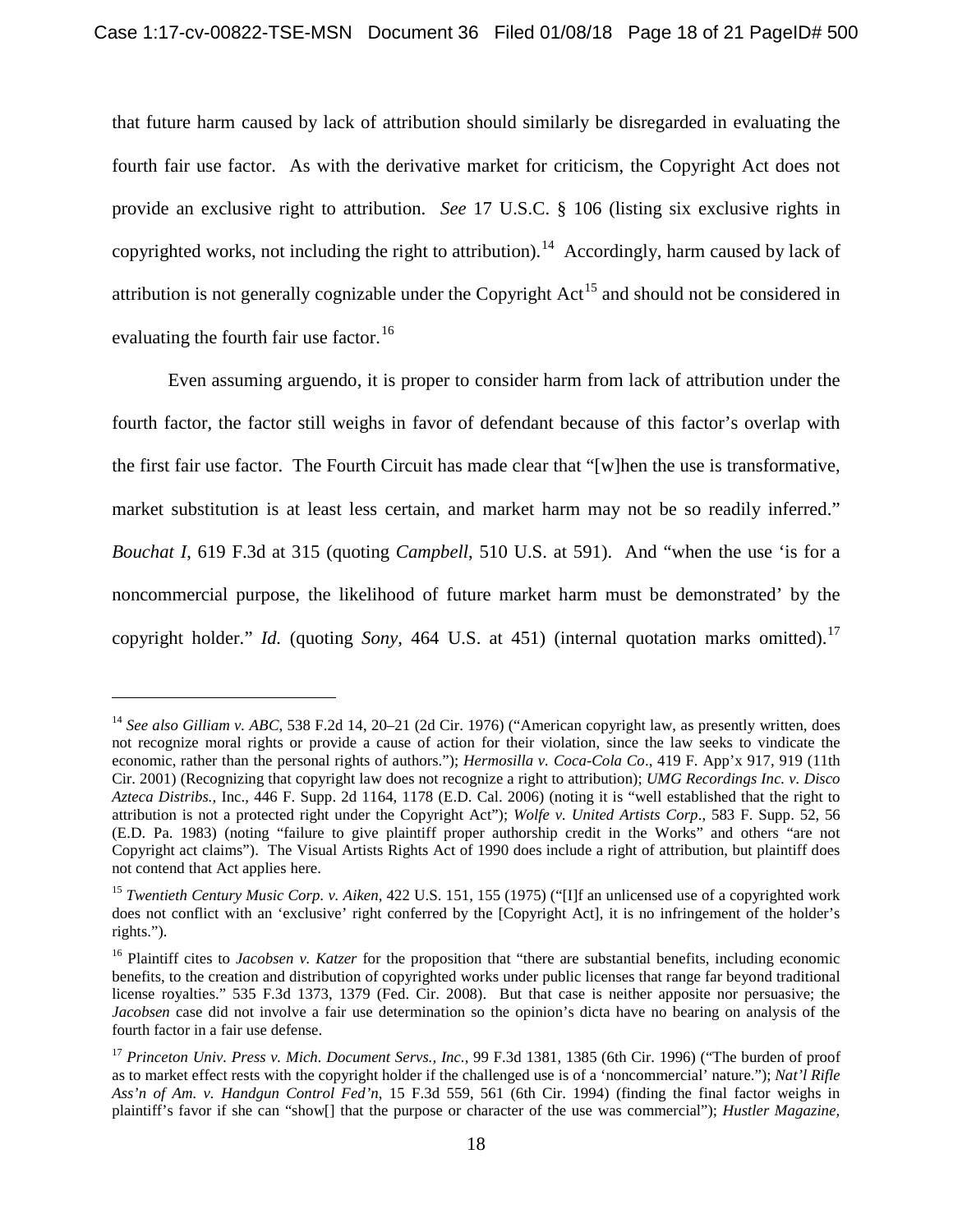Here, as described *supra* Section IV.A, defendant's use of the Chesney and Kid Rock Photographs was both transformative and essentially noncommercial.<sup>[18](#page-18-0)</sup> Accordingly, market harm may not be readily inferred and must be demonstrated by the copyright holder. Plaintiff, however, has failed to point to any record evidence of concrete market harm, referring only to speculative future harm from a lack of attribution. Indeed, plaintiff's entire argument rests on his assertion that if he becomes famous, his photographs will become more valuable someday, most likely after his death. *See* Pl. Dep. 36:12-22.<sup>19</sup> Plaintiff has not suggested that he plans to remove his Chesney and Kid Rock photographs from Wikimedia or that he has plans to sell the Photographs. Nor is there any evidence in the record to support plaintiff's contention that attribution will meaningfully impact the value of his photographs. Such unfounded speculation cannot support a finding of a likelihood of market harm. *See A.V. ex rel. Vanderhye*, 562 F.3d at 645 (finding the fourth factor favored defendants where there was "nothing in the record to suggest that any of these scenarios envisioned by plaintiffs are anything more than unfounded speculation").

In sum, there is nothing in this record to suggest there is currently any market for the Chesney or Kid Rock Photographs or that any preparations have been made to establish or create a market. Any speculative economic effects on the future market for plaintiff's Chesney and Kid Rock Photographs owing to a lack of attribution do not outweigh the lack of direct economic

*Inc. v. Moral Majority, Inc.*, 796 F.2d 1148, 1155 (9th Cir. 1986) ("[W]hen the use is noncommercial, the copyright owner must demonstrate by a preponderance of the evidence that there is 'some meaningful likelihood of future harm.").

<span id="page-18-0"></span><sup>&</sup>lt;sup>18</sup> Indeed, defendant made only approximately \$27 in advertising revenue from the webpages displaying the Chesney and Kid Rock Photographs and at most \$50 in donations via the links contained alongside the Pro-Life and Senate Articles. Defendant did not directly sell the Photographs or even sell the articles in which the Photographs appeared.

<span id="page-18-1"></span><sup>&</sup>lt;sup>19</sup> *See also* Pl. Decl. at 5 ("I anticipate that if I were able to achieve a meaningful degree of fame as a photographer, then these photographs could someday become very valuable, and benefit me and my family over the long-term.").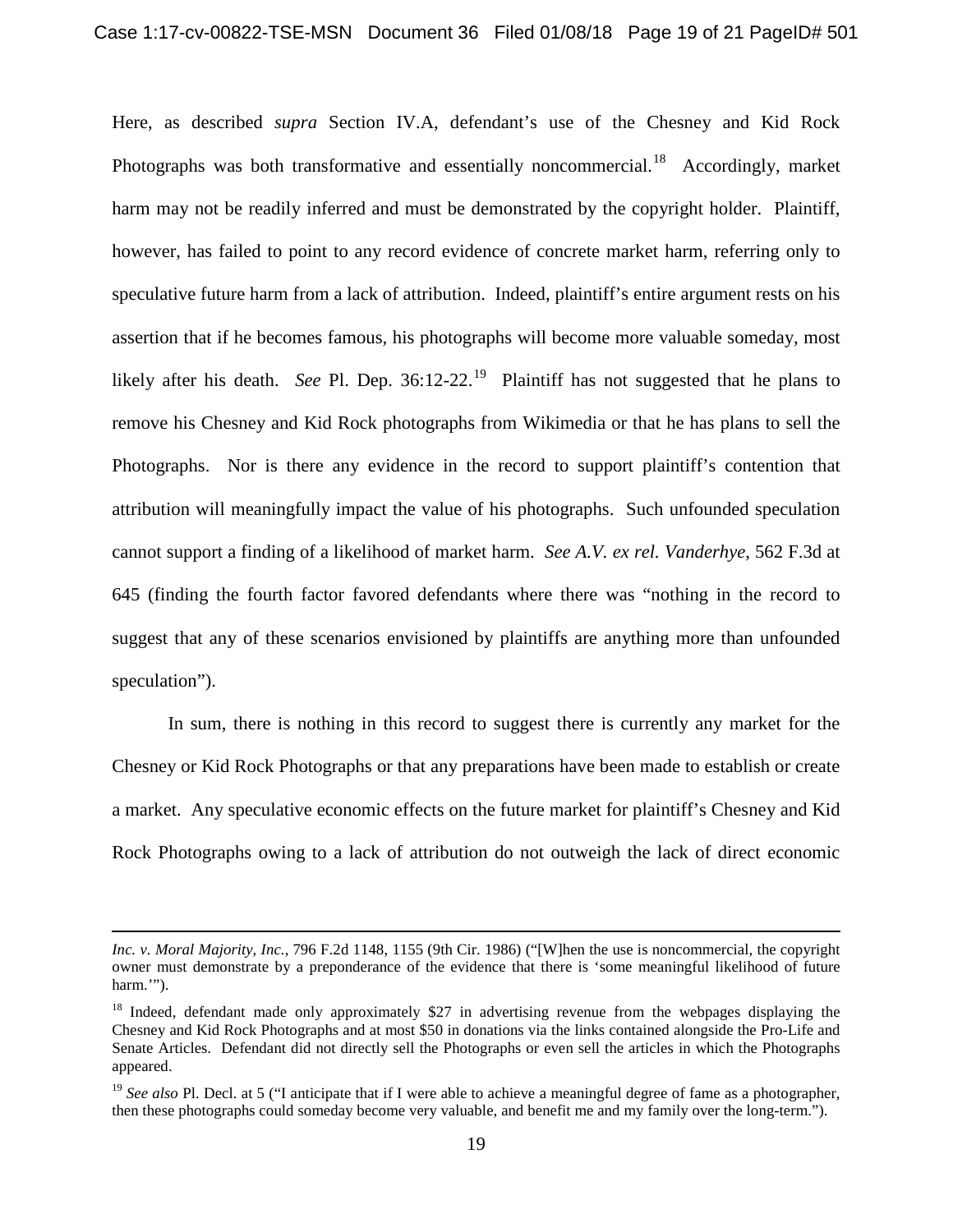effects and defendant's generally noncommercial use of the Photographs. Accordingly, this factor weighs in favor of finding a fair use.

#### **V.**

But this analysis does not end the inquiry because Supreme Court and Fourth Circuit precedent dictate that rather than examining the fair use factors in isolation, courts must "weigh[] [the results] together, in light of the purposes of copyright." *Bouchat I*, 619 F.3d at 307-08 (quoting *Campbell*, 510 U.S. at 578) (internal quotation marks omitted). In this regard, the Supreme Court and the Fourth Circuit have made clear that first and fourth factors are the most important.  $20$  The second factor has limited weight where the challenged work is transformative and the first factor militates in favor of a fair use finding. *See Gaylord v. United States*, 595 F.3d 1364, 1374 (Fed. Cir. 2010) (quoting *Blanch v. Koons*, 467 F.3d 244, 257 (2d Cir. 2006) (noting that "the creative nature of a copyrighted work had limited weight in the fair use analysis because the secondary work used the original 'in a transformative manner . . . .'"). And even where "the entire work is reproduced," the third factor "does not have its ordinary effect of militating against a finding of fair use." *Sony Corp.*, 464 U.S. at 450.<sup>[21](#page-19-1)</sup>

These principles, applied here, point persuasively to the conclusion that defendant's use of the Chesney and Kid Rock Photographs constituted fair use. As discussed above, the undisputed factual record reveals that the first and fourth fair use factors militate in favor of a fair use finding, the second factor is neutral at best, and the third factor weighs slightly against a fair use finding. Given the paramount importance of the first and fourth factors, the limited

<span id="page-19-0"></span><sup>&</sup>lt;sup>20</sup> Fourth Circuit precedent has "placed primary focus on the first factor." *Bouchat II*, 737 F.3d at 937. And the Supreme Court has noted the paramount importance of the fourth factor. *Harper & Row Publishers*, 471 U.S. at 566 ("This last factor is undoubtedly the single most important element of fair use.").

<span id="page-19-1"></span><sup>21</sup> S*ee also Bouchat II*, 737 F.3d at 943 ("[T]he extent of permissible copying varies with the purpose and the character of the use.").